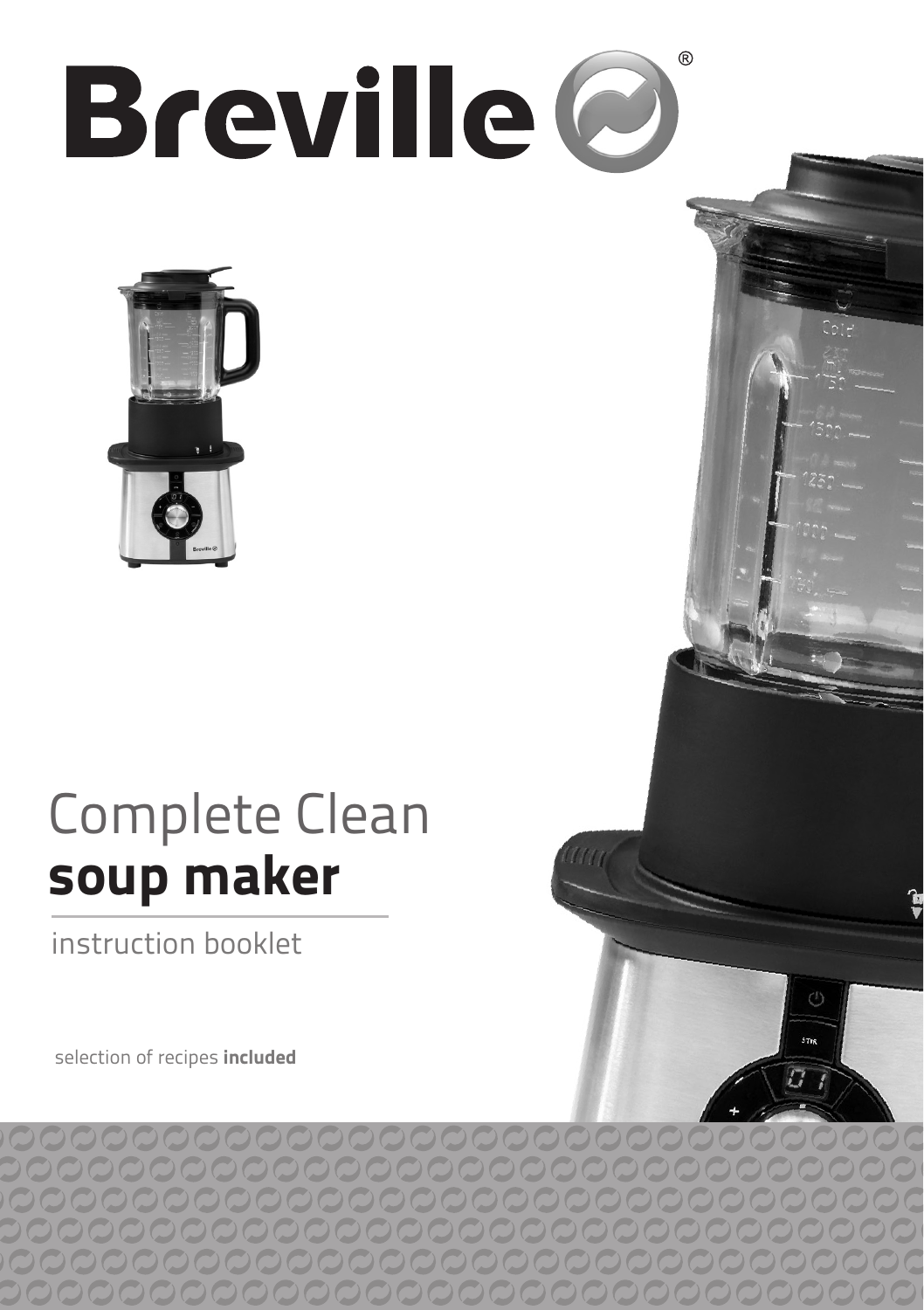

## **READ CAREFULLY AND KEEP FOR FUTURE REFERENCE**

**This product can be used by children aged 8 years and above, and persons who require supervision, provided:**

- **• they are familiar with the hazards associated with the product, and,**
- they receive instruction by a competent person on how to **safely use the product.**

**Children must not play with the product. Cleaning and user maintenance must not be done by children unless they are aged 8 or older and are supervised.**

**Always disconnect the appliance from the mains supply socket if it is left unattended and before assembling, disassembling or cleaning.**

## **If the supply cord is damaged, it must be replaced by the manufacturer, its service agent or similarly qualified persons in order to avoid a hazard.**

- $\triangle$  Never use this appliance for anything other than its intended use. This appliance is for household use only. Do not use this appliance outdoors.
- $\triangle$  Always ensure that hands are dry before handling the plug or switching on the appliance.
- $\triangle$  Always use the appliance on a stable, secure, dry and level surface.
- $\triangle$  This appliance must not be placed on or near any potentially hot surfaces (such as a gas or electric hob).
- $\triangle$  Never immerse the motor unit or power cord and plug in water or any other liquid.
- $\triangle$  Never let the power cord hang over the edge of a work top, touch hot surfaces or become knotted, trapped or pinched.
- $\triangle$  Do not use the appliance if it has been dropped or if there are any visible signs of damage.
- $\triangle$  Never use any accessory or attachment not recommended by the manufacturer.
- $\triangle$  Make sure that all attachments are securely and correctly fitted before operating the appliance.
- $\triangle$  The blades and cutting accessories have very sharp edges. Take care when handling or cleaning them.
- $\triangle$  Allow moving parts to come to a stop before changing or cleaning accessories.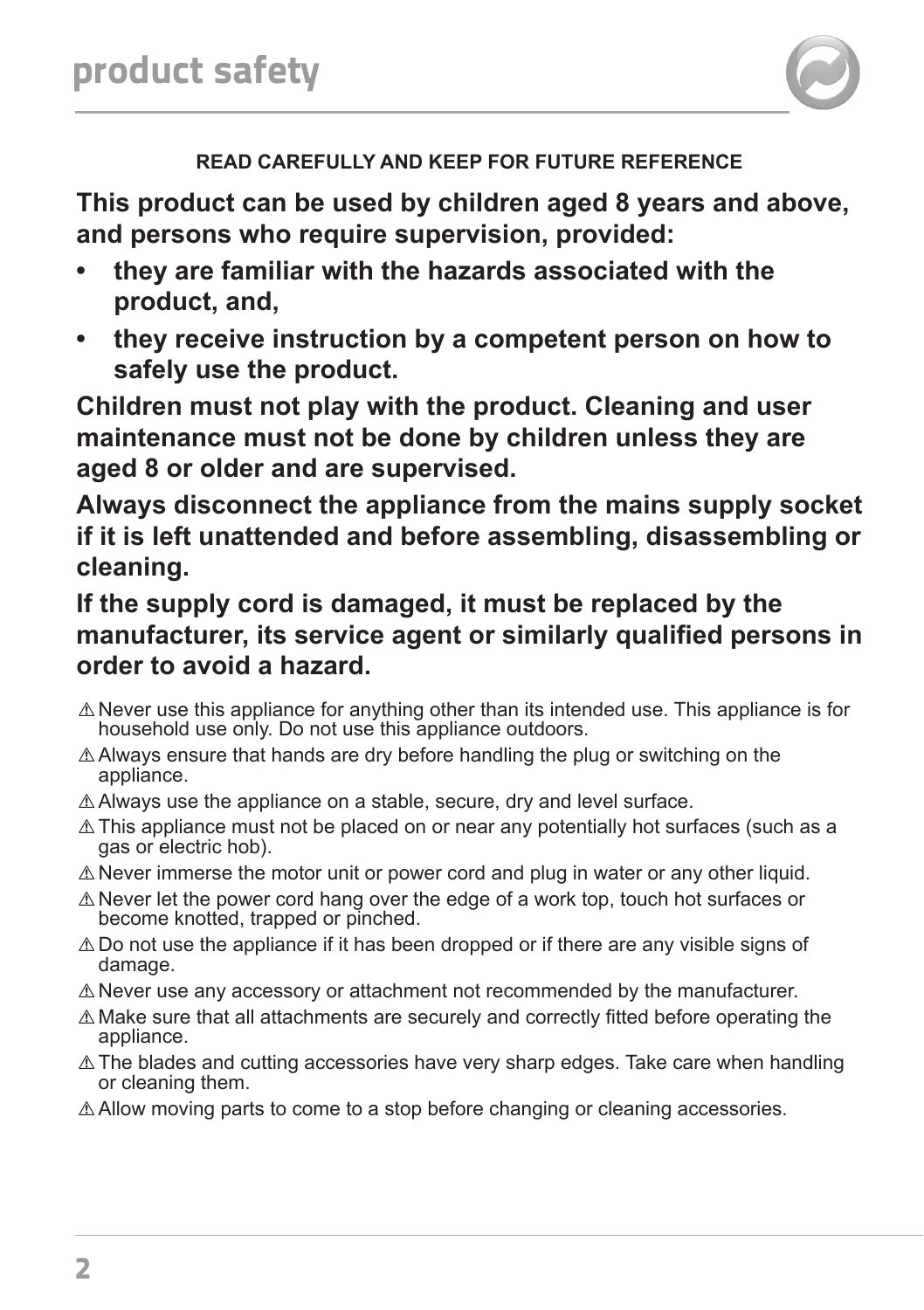

 **Ensure that the appliance is switched off and unplugged from the supply socket if it is left unattended and before assembling, disassembling or cleaning.**

**The blades have very sharp edges. Take care when handling or cleaning them.**

**Never immerse the motor unit or power cord and plug in water or any other liquid.**

**Never use harsh, abrasive or caustic cleaners to clean this appliance.**

- 1. Remove your soup maker carefully from the packaging. You may wish to store the packaging for future use.
- 2. Check the contents:
	- Motor unit
	- Jug
	- Lid
	- Stopper/measure
	- Collar
	- Heating plate/blade assembly
	- Seal
- 3. Wash all parts that will come into contact with food. Use warm soapy water then rinse and dry thoroughly.
- 4. Using a mild detergent solution, wipe the motor unit with a damp cloth. Dry thoroughly.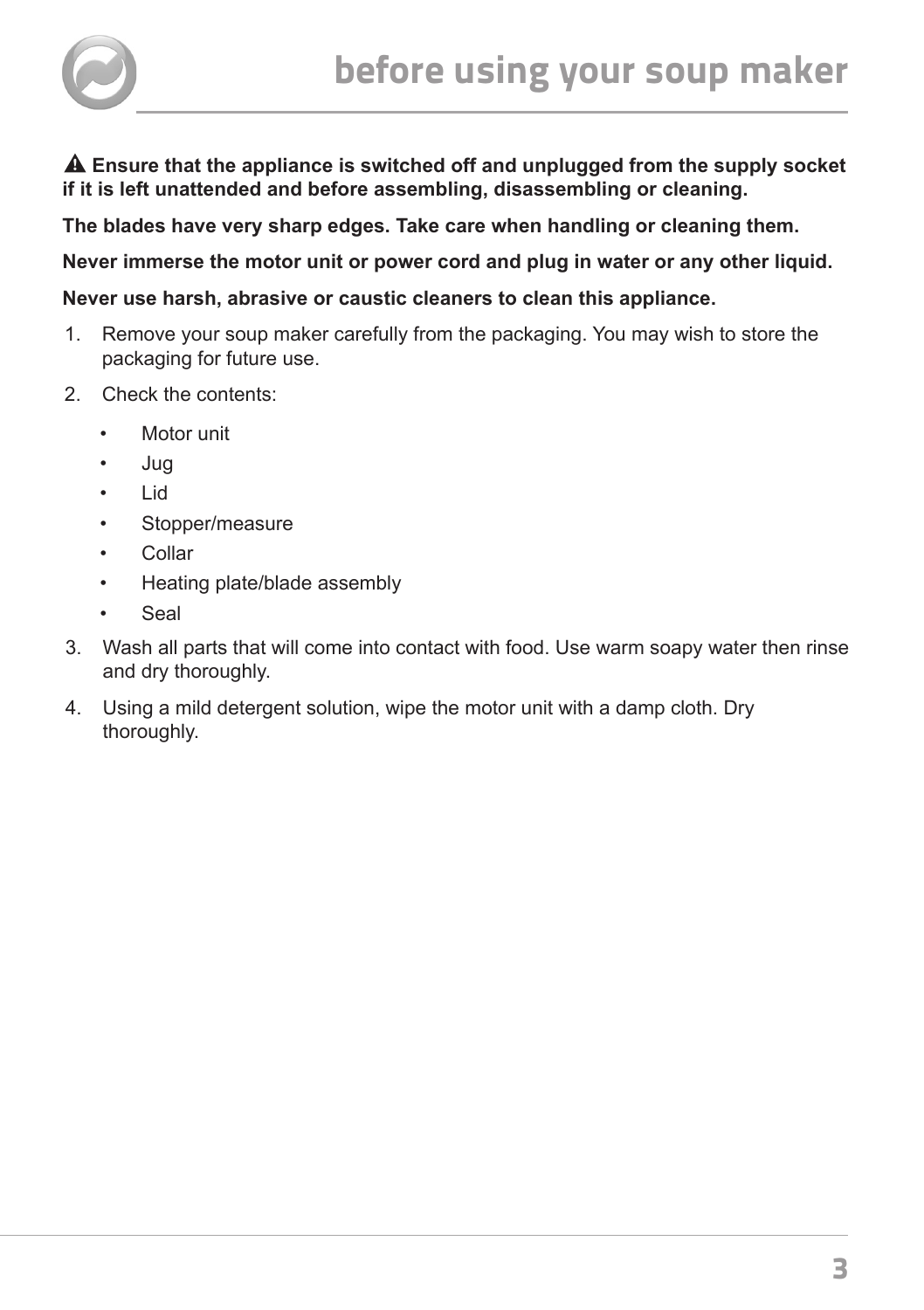#### **1 Stopper/measure**

Allows ingredients to be added without removing the lid. Doubles as a convenient measure.

- **2 Jug lid**
- **3 Glass jug**
- **4 Collar, heating plate/blade assembly and seal**
- **5 Motor unit**
- **6 Blending control** Four blending speeds and pulse function.
- **7 Status light**
- **8 On/off button**
- **9 STIR button**

Press and hold to stir the soup or sauce during cooking. The stir button can be used at any time.

#### **10 Increase timer button**

Increases the time in 1 minute increments. Hold to continuously increase the time. You can use this button to increase the cooking time at any point in the cooking cycle.

#### **11 HIGH heat selector button**

For quickly bringing soups and sauces to a rapid boil. Your soup maker will automatically switch to the SIMMER/SAUTÉ setting after several minutes on HIGH.

## **12 LOW heat selector button**

Reduced temperature setting for use once the soup has reached boiling point on the HIGH setting.

## **13 SIMMER/SAUTÉ selector button**

Used for sautéing, browning, frying and gently simmering soups and sauces. Use this setting when adding cream or cheese towards the end of cooking.

## **14 Decrease timer button**

Decreases the time in 1 minute increments. Hold to continuously decrease the time. You can use this button to decrease the cooking time at any point in the cooking cycle.

## **15 Display**

The display allows you to set the cooking time and, during cooking, counts down in 1 minute increments.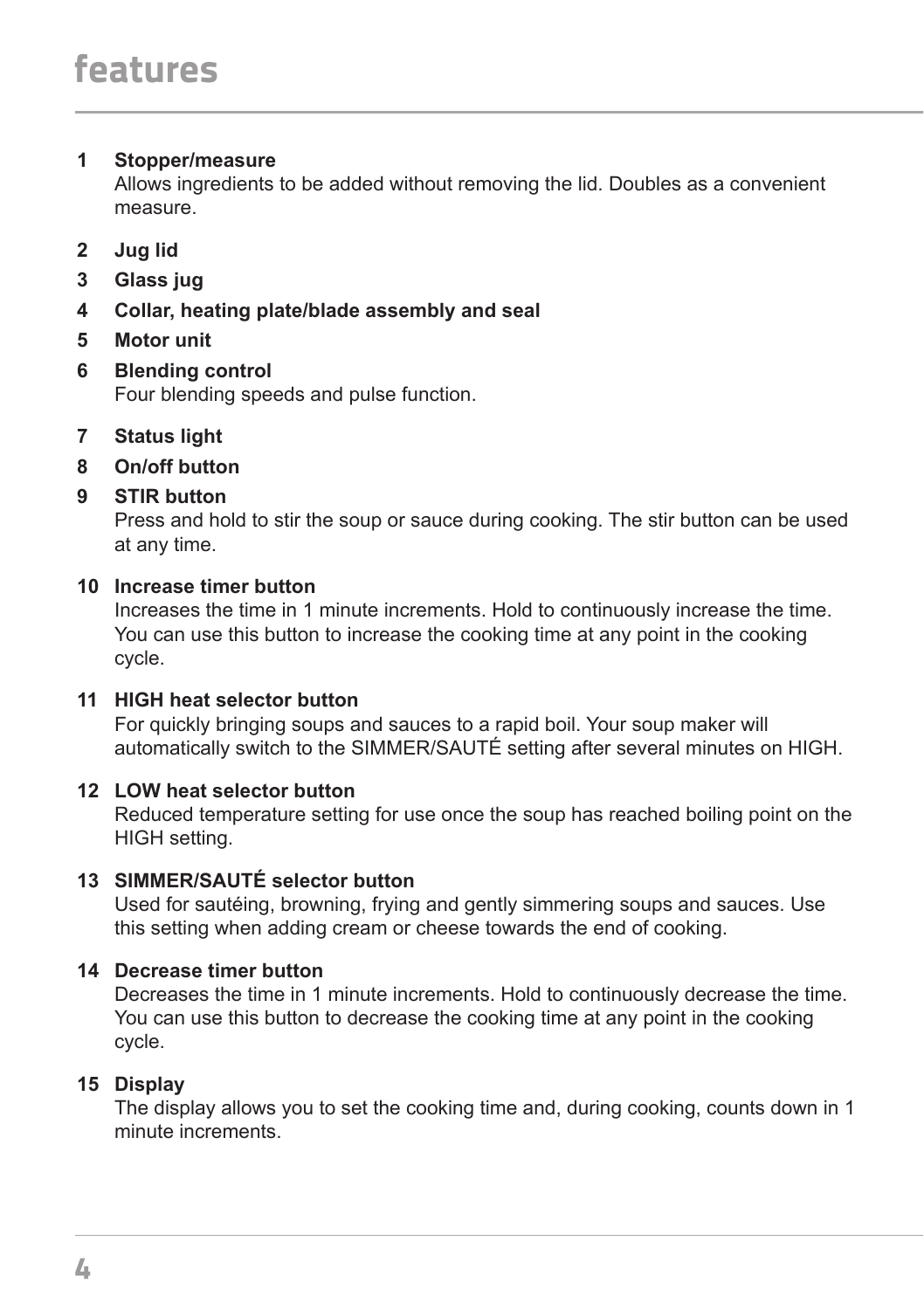

Due to our policy of continuous improvement, the actual product may differ slightly from the one illustrated in these instructions.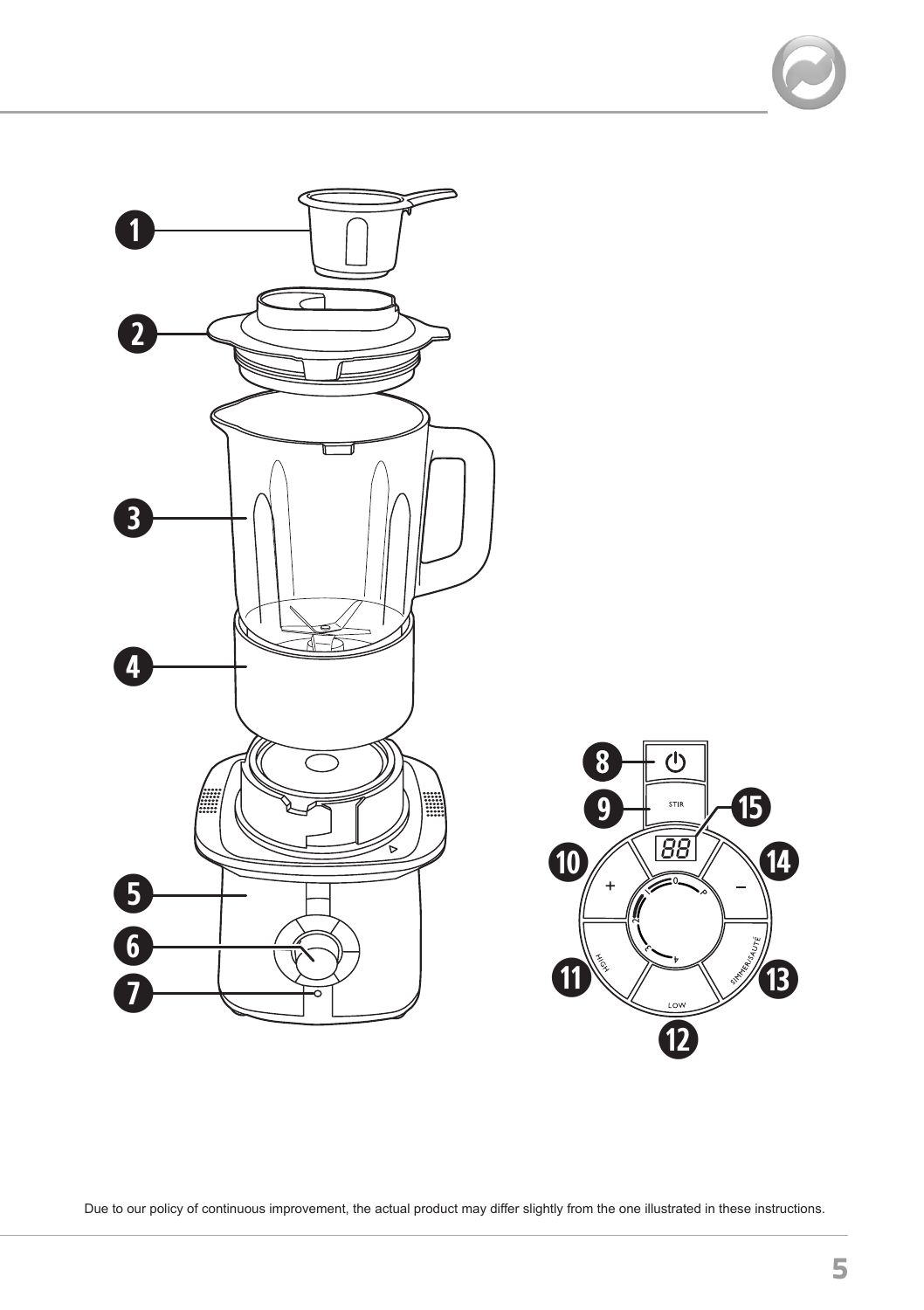#### **Make sure the unit is switched off and unplugged from the mains supply socket before assembly.**

- 1. Place the heating plate/blade assembly into the collar **A**. Align the tab with the slot in the collar before lowering the heating plate/blade assembly into the collar.
- 2. Moisten both sides of the seal. Use your finger and a few drops of water **B**. This will make it easier to fit and remove the jug from the collar.
- 3. Place the seal onto the heating plate/blade assembly **C**. Make sure that the seal is completely flat when in contact with the heating plate/blade assembly.
- 4. Fit the jug by lining up the jug handle with the upper unlocked  $(\mathbf{r})$  icon on the collar **D**.
- 5. Rotate the jug handle to the left until it is lined up with the upper locked  $(\mathbf{\hat{a}})$  icon  $\mathbf{\hat{b}}$ .
- 6. Position the assembled jug and collar so that the lower unlocked  $(\mathbf{h})$  icon on the collar lines up with the triangle symbol  $(\triangle)$  on the motor unit  $\bigcirc$ .
- 7. Rotate the jug until the lower locked  $(\mathbf{\hat{a}})$  icon on the collar lines up with the triangle symbol  $(\triangle)$  on the motor unit  $\bigcirc$ .
- 8. Fit the lid with the side locking tabs positioned as shown **<b>O**.
- 9. Rotate the lid clockwise to lock it into place **I**. When correctly fitted, the spout cover on the lid will cover the spout on the jug.
- 10. Fit the stopper/measure into the opening in the lid **J**. Press it down until it clicks.
- 11. Your soup maker is now assembled and ready to use.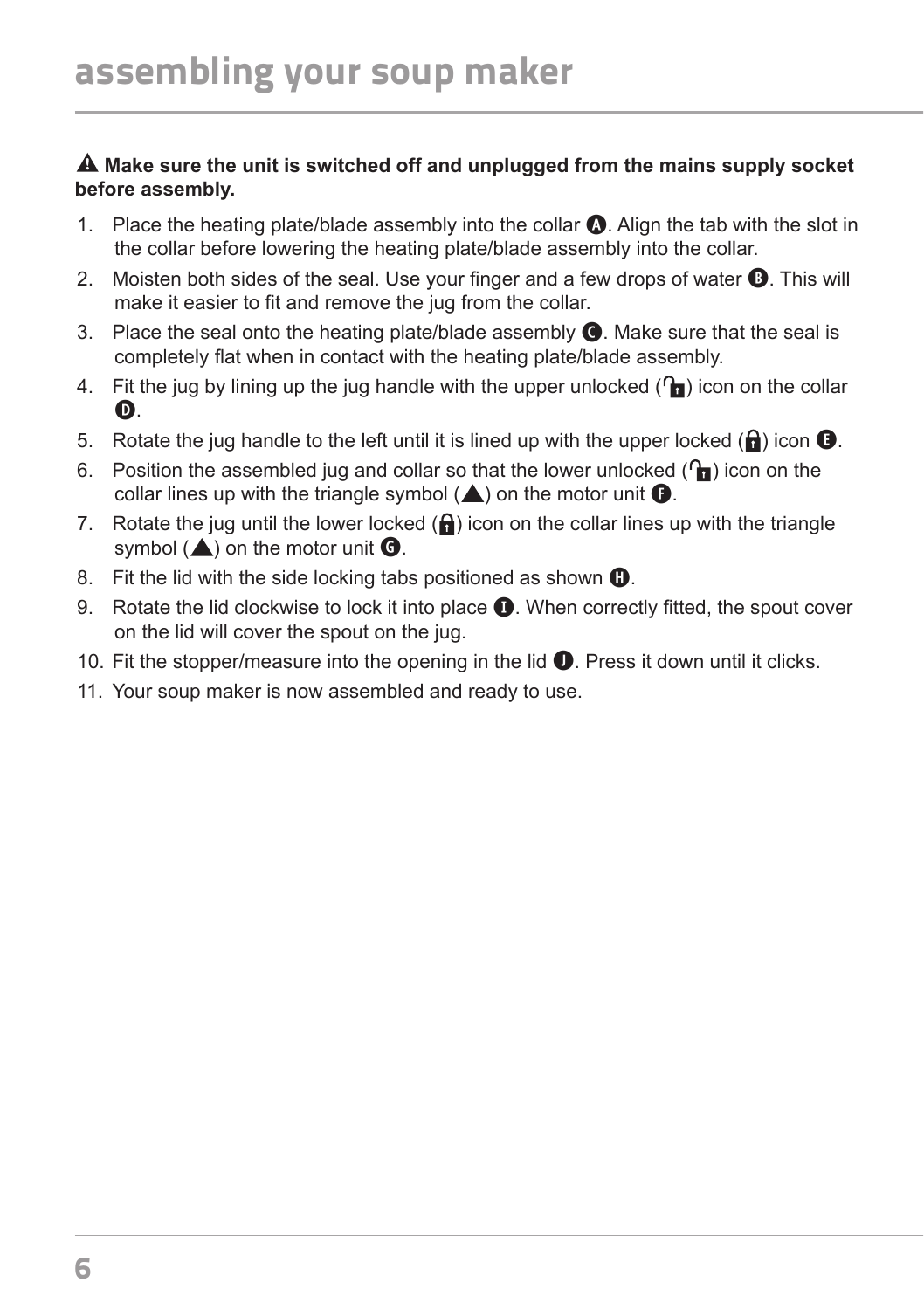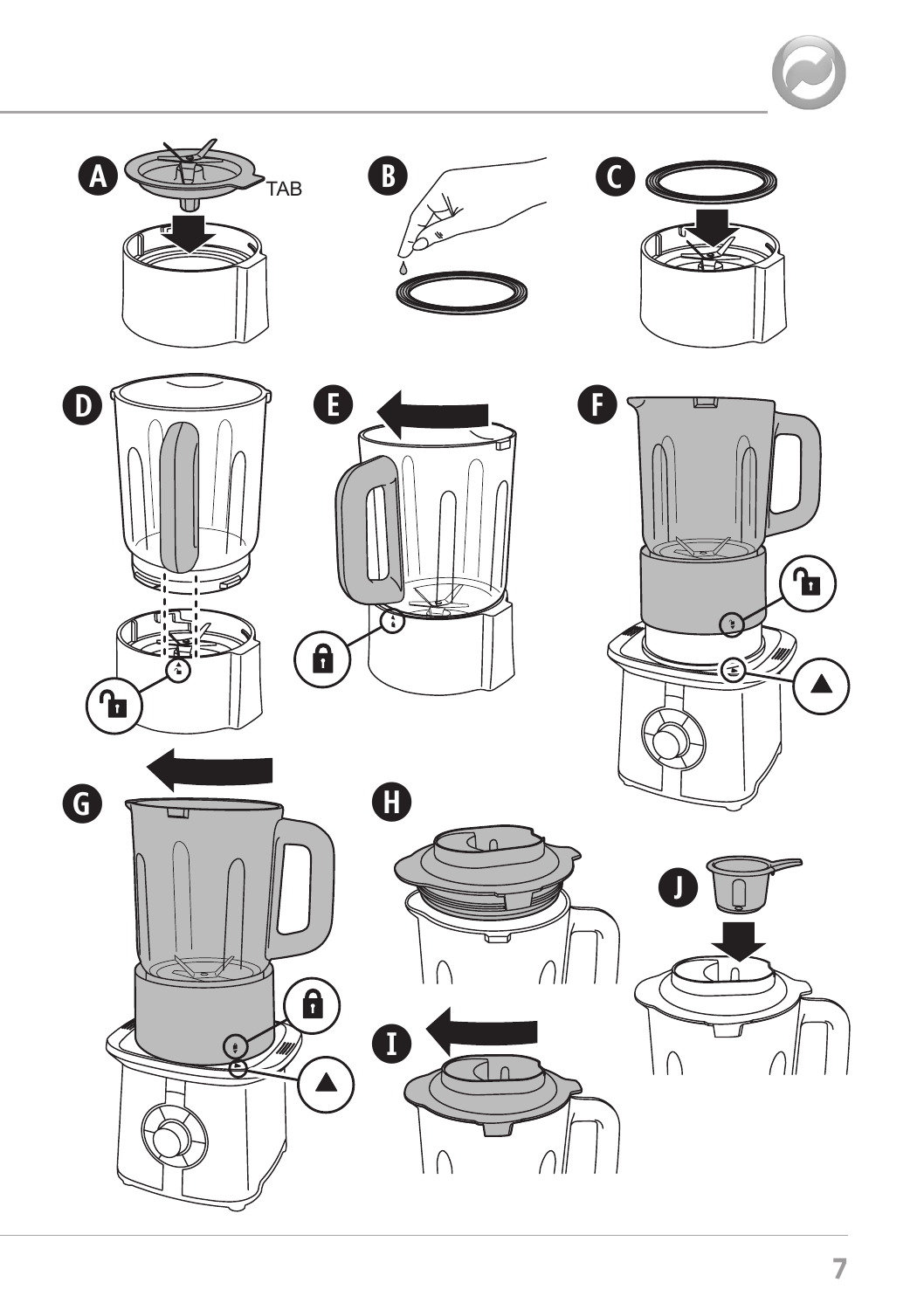**Make sure the unit is switched off and unplugged from the mains supply socket before assembly.** 

**Your soup maker may smoke a little and give off an odour during first use. This is normal and will soon disappear.**

**Beware of steam escaping from around the area of the stopper/measure during use.**

**Don't fill the jug above the 1400ml marking.**

**Never place your fingers inside the jug during operation or when adding ingredients.**

- 1. Prepare the ingredients for your recipe.
- 2. Assemble your soup maker on a flat, stable, level surface.
- 3. Plug your soup maker in to a mains supply socket. Press the on/off button to select standby mode. The display will show 88 and flash.
- 4. **Set the cooking time**. When the display stops flashing use the increase timer button to set the desired cooking time in minutes. Each press of the button will increase the time by one minute. You can hold the button down to increase the time more rapidly. You can use the decrease timer button in the same way to decrease the time. Note that the time can be altered at any stage during the cooking process using the increase/decrease buttons.
- 5. **Frying/sautéing**. If the recipe requires you to fry or sauté ingredients (such as onions or garlic), add a little oil to the heating plate. If using butter, add a little oil to the butter to prevent it from burning. Press the SIMMER/SAUTÉ button and allow the plate to heat up. Add the ingredients and cook as necessary. Press the STIR button as required during cooking to mix the ingredients.
- **6. Cooking cycle**. Add all of the remaining ingredients according to the recipe and press the HIGH button. Your soup maker will quickly bring the ingredients to a vigorous boil. The cooking cycle can then be amended by pressing the LOW or SIMMER/SAUTÉ button. A built-in safety feature ensures that after several minutes on the HIGH setting, your soup maker will automatically switch to the simmer/sauté setting and the SIMMER/SAUTÉ button will light up. Press the STIR button at any time during cooking to mix the ingredients. Don't press and hold the STIR button for longer than 10 seconds.
- 7. After the set time has elapsed and the cooking cycle has finished your soup maker will beep six times and enter Keep Warm mode. The status light will change to white to show that your soup maker is in the keep warm mode. The keep warm mode lasts for 40 minutes after which your soup maker will switch to standby mode. To exit keep warm mode, press the on/off button.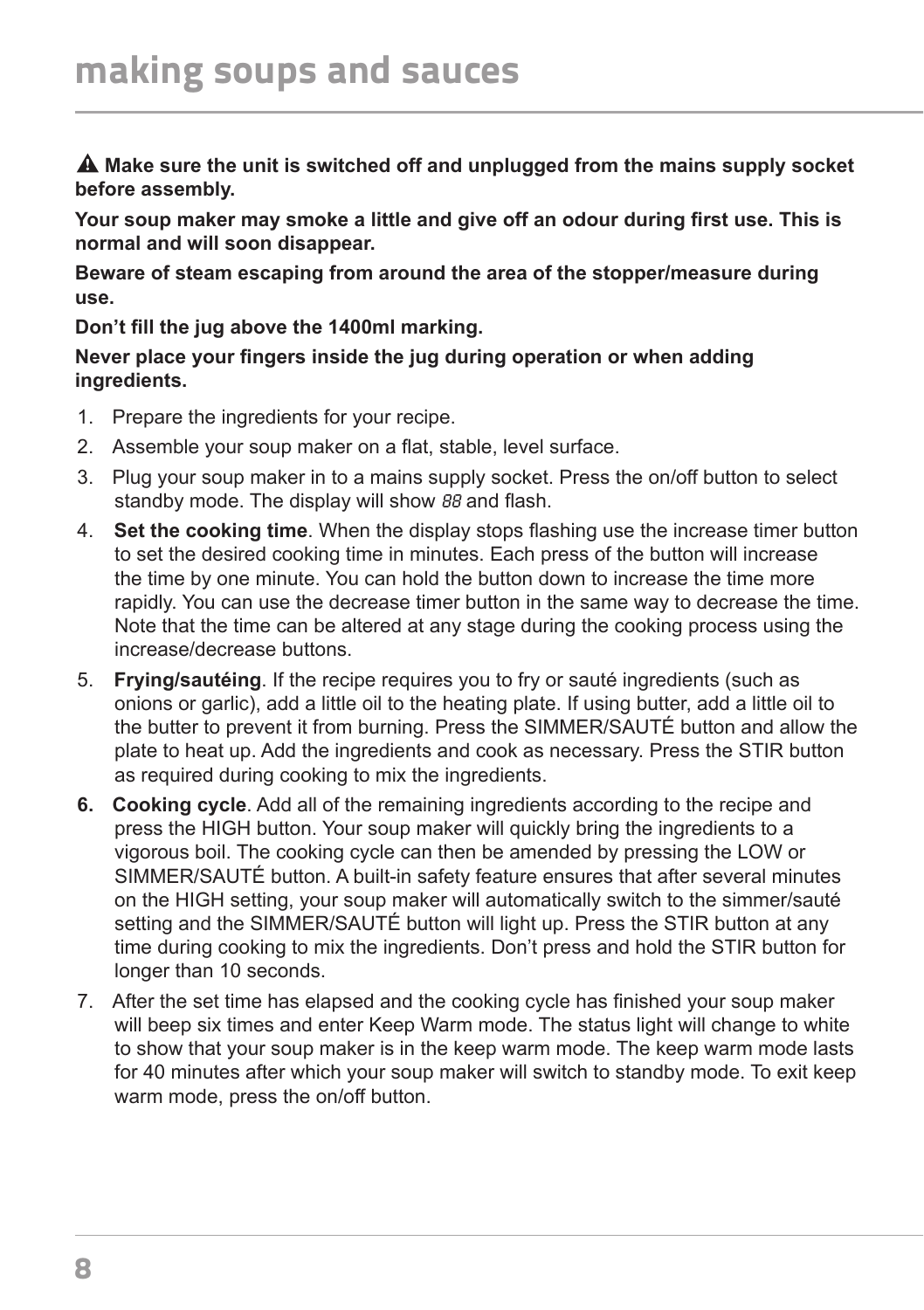

- 8. **Blending cycle**. **WARNING: The lid and stopper/measure must be fitted before blending**. You can only blend the soup once the timer has elapsed and the heating cycle has finished. To end the heating cycle early, use the decrease timer button to set the timer to  $00$ . If your soup maker is in the keep warm mode, press the on/ off button to exit keep warm mode. Press the on/off button again to enter standby mode then blend your soup or sauce by setting the blending control to the **1** or **2** position. You can also use the **Pulse** position. For your safety, settings **3** and **4** are not available when processing ingredients over 70°C.
- 9. After blending, remove the jug from the base unit by rotating the jug until the unlocked  $\binom{n}{\bullet}$  icon on the collar lines up with the triangle symbol  $\blacktriangle$  on the base unit. Lift the jug off the base unit. **The jug, collar, heating plate and the heating element in the base unit will be HOT—handle with care!**

#### **NOTES**

When sautéing, pressing the STIR button can cause ingredients that are too chunky to become jammed. If this happens, wait until the ingredients have softened before using the STIR function again.

During cooking, the heater will switch on and off to maintain temperature. The bubbles formed during cooking may increase and decrease when this happens.

For chunky soup, blend using the STIR button to pulse the ingredients until the desired consistency has been obtained.

Ingredients can be added to the jug during cooking by removing the stopper/measure. However, we do not recommend removing the stopper/measure when your soup maker is on the HIGH setting. **Always handle with care and beware of escaping steam from this area during use**.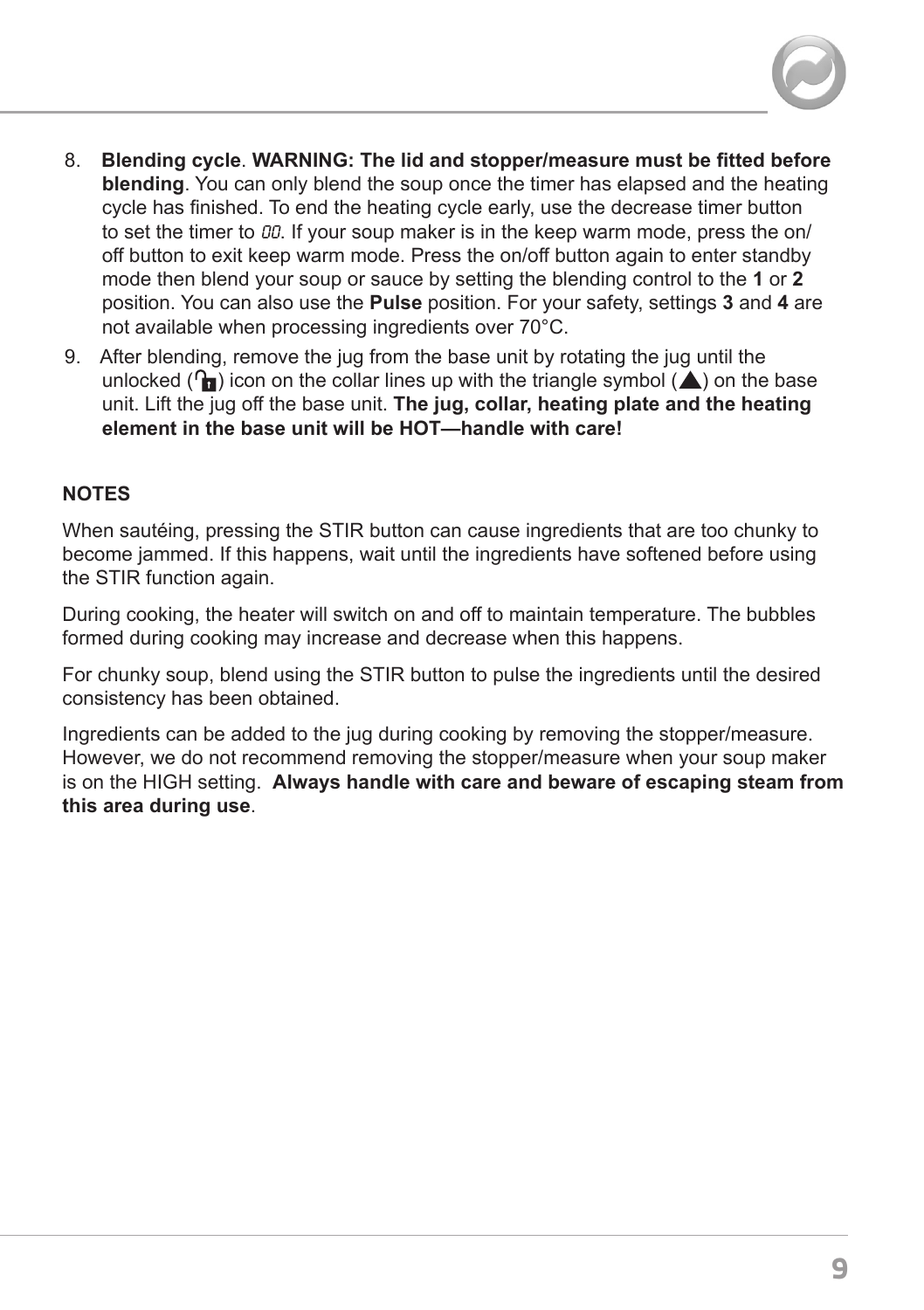**Make sure the unit is switched off and unplugged from the mains supply socket before assembly.** 

**Do not operate the blender continuously for more than one minute without giving it a rest period of two minutes.**

#### **Never place your fingers inside the jug during operation or when adding ingredients.**

Your soup maker can also be used as you would use a regular blender to make smoothies, milkshakes and much more!

- 1. Assemble your soup maker on a flat, stable, level surface.
- 2. Add the ingredients to the blending jug **A** before fitting the lid. Don't overfill the jug (maximum quantity is 1750ml when blending **cold** ingredients).
- 3. Fit the lid and stopper onto the jug. Make sure that the spout cover on the lid aligns with the spout on the jug **B**.
- 4. Plug your soup maker into a mains outlet **C**. Your soup maker will beep once and the status light will light up orange and flash.
- 5. Press the on/off button **D**. The display will show 88 and flash.
- 6. When the display stops flashing use the blending control to process your ingredients **E**. To start blending, turn the blending control to **1**. To blend at a higher speed, set the speed control to **2, 3** or **4**.

Alternatively, blend food using the pulse function. Twist the blending control clockwise. Your blender will operate when the control is held in this position. Blend in short bursts by twisting and releasing the blending control.

7. During processing, further ingredients can be added by removing the stopper in the lid  $\bullet$ . Refit the stopper after adding any ingredients.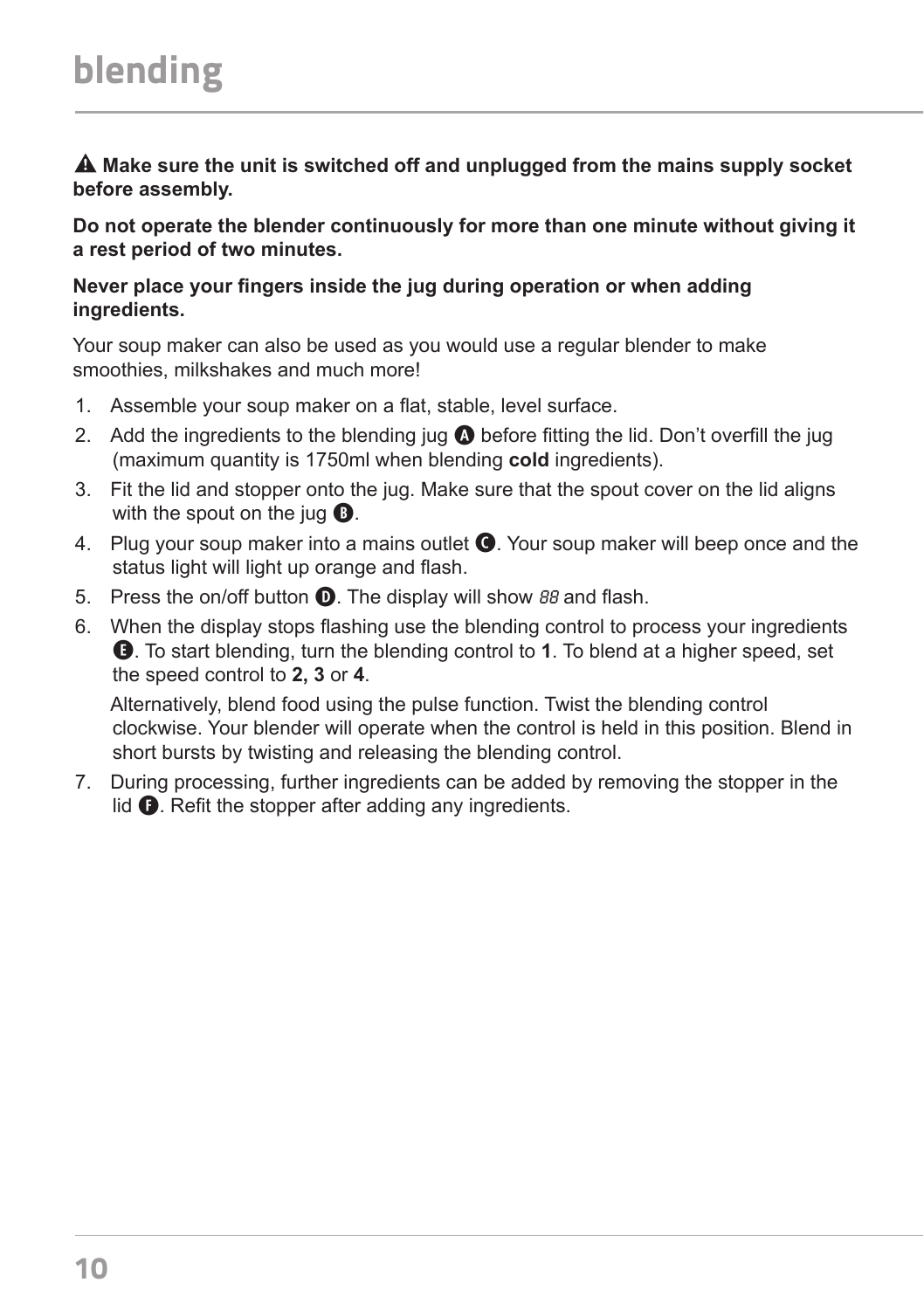







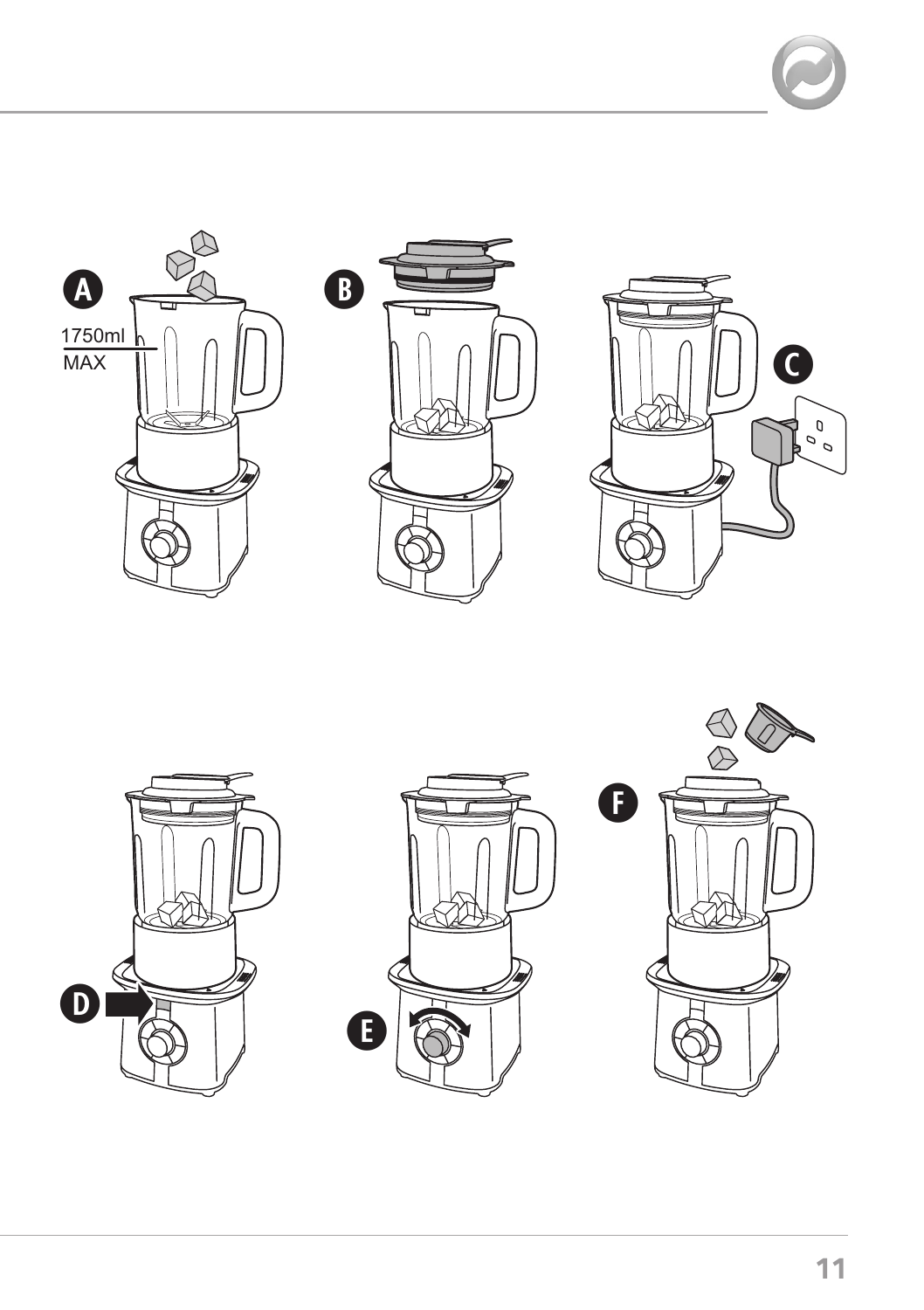

- When sautéing, add a small amount of oil into the jug and onto the heating plate before heating it. If a recipe requires you to add butter, adding a little oil first will prevent the butter from burning.
- Your soup maker has three temperature settings:

**SIMMER/SAUTÉ:** For sautéing, browning, frying, gently simmering soups and sauces. Use this setting when adding cream or cheese towards the end of cooking.

**LOW:** Reduced temperature setting. Select after the soup has reached boiling point on the HIGH setting.

**HIGH:** Suitable for quickly bringing soups and sauces to a rapid boil. Your soup maker automatically switches to the simmer/sauté setting after several minutes on the HIGH setting.

- Try using warm or boiling water when adding stock. This will decrease the total cooking time of your soup.
- During cooking you can:
	- Switch between temperature settings. Simply press the required button.
	- Increase or decrease the cooking time. Use the increase/decrease timer buttons as required.
	- Add more ingredients by removing the stopper/measure. However, we do not recommend removing the stopper/measure when your soup maker is on the HIGH setting. **Beware of steam from this area during use**.
	- Use the STIR function at any stage. Use short burst to avoid blending the ingredients too much.
- When blending hot liquids use the blending control carefully to obtain the desired consistency.
- Never overfill your soup maker. The maximum capacity for hot soup is 1400ml as indicated on the glass jug. **Exceeding the 1400ml capacity for hot soup can be dangerous**.
- For consistent cooking and best results, we recommend that you chop your vegetables to a 2cm dice.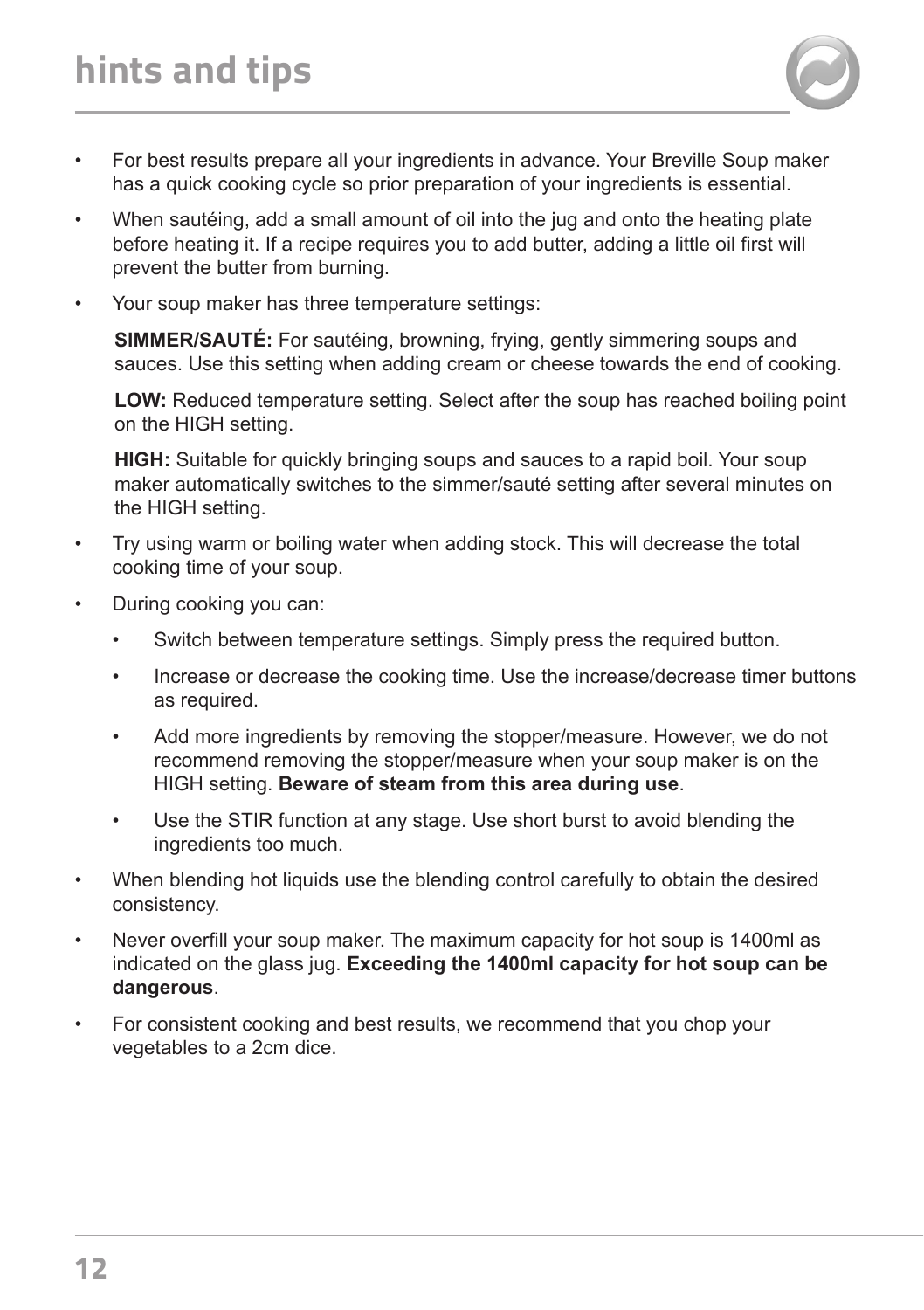

- For a healthier option, low fat cooking spray can be used in place of oil/butter in all of our soup recipes.
- Half fat crème fraiche or fromage frais can be used to replace cream

## **Hearty Pea and Ham Serves 4**

Cooking time 25 minutes

Follow our recipe below for a hearty supper dish or replace the frozen peas with yellow split peas for a lighter alternative.

We add our ham once the soup is blended to give a slightly meaty texture to the finished soup, but you can add yours before blending if you would like it smoother.

- 1 tbsp olive oil
- 200g pack ham, chopped
- 1 onion, roughly chopped
- 1 leek, cleaned and roughly chopped
- 2 cloves garlic, finely chopped
- 500g frozen peas
- 1 medium sized potato (150g) peeled and cut into chunks
- 800ml hot chicken stock
- 1 tsp fresh thyme or marjoram
- Sea salt and freshly ground black pepper to taste
- 1. Set your soup maker timer to 25 minutes and press the SIMMER/SAUTÉ button.
- 2. Wait 30 seconds for the cooking plate to heat up then add the oil.
- 3. Add the onion and leek, replace the lid and sauté for 4-5 minutes to soften. Press the STIR button now and again to stir the onions and leeks.
- 4. Press the HIGH button and add the garlic, peas, potato stock and herbs.
- 5. Bring to the boil then press the LOW button for the remainder of the cooking time.
- 6. Once cooked, pulse your soup in short bursts for a chunkier finish, or blend on position 2 for a smoother texture.
- 7. Add the ham and check the seasoning adjusting as required. Delicious served with Rosemary and Sea Salt Foccacia bread.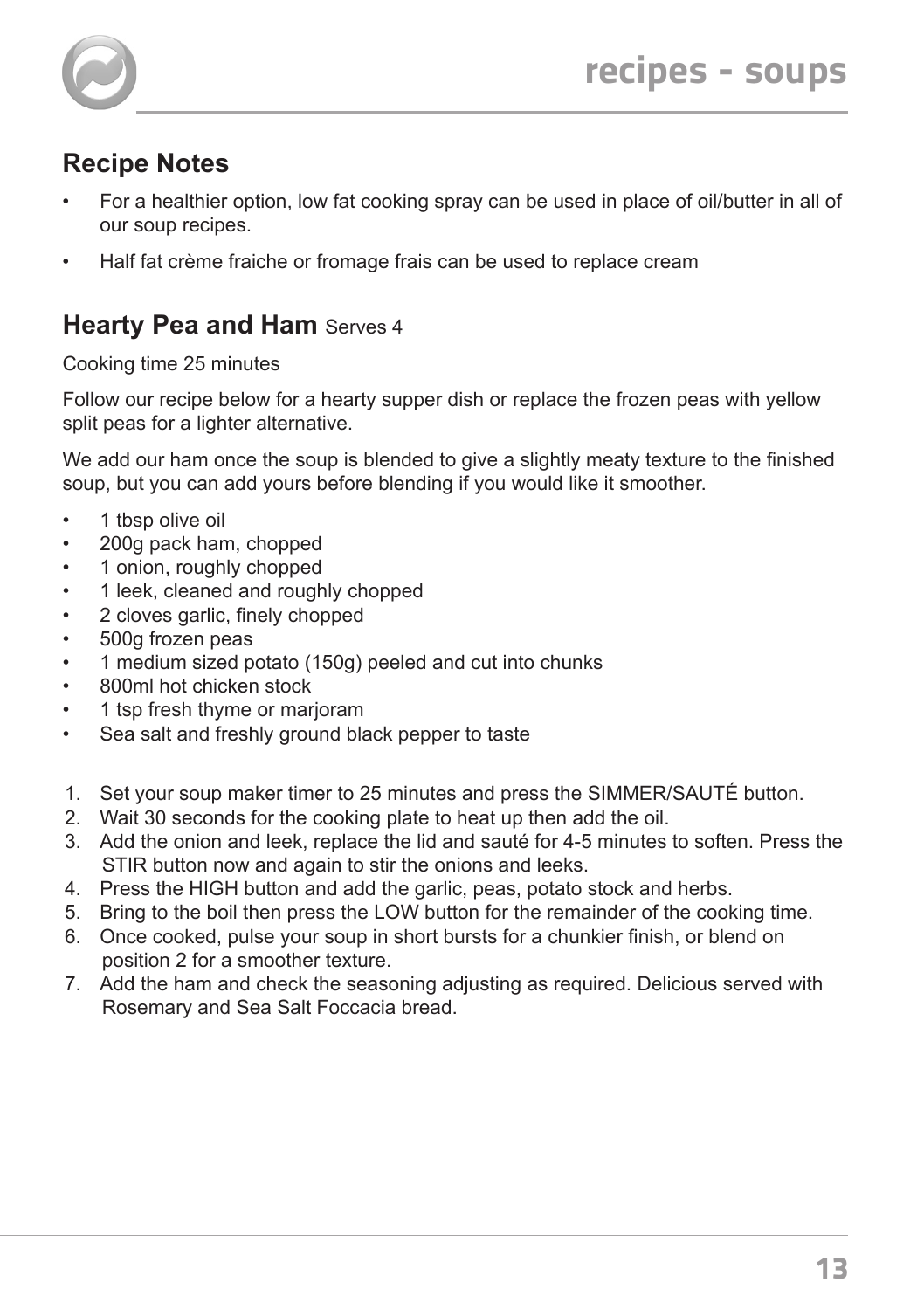## **Broccoli and Stilton** Serves 4

Cooking time 25 minutes

This is an excellent way of using up a piece of left over Stilton. For a thicker soup add slightly more potato and cheese. We have omitted the salt in this recipe due to the added stilton; we suggest you check the seasoning at the end of blending.

- 30g butter
- 1 tbsp olive oil
- 1 medium onion, diced
- 1 medium leek, washed and chopped
- 300g broccoli, cut into small florets
- 1 medium potato, peeled and cut into chunks
- 800ml chicken or vegetable stock
- 100ml double cream
- Freshly ground black pepper
- 150g Stilton, rind removed and crumbled
- 1. Set your soup maker timer to 25 minutes and press the SIMMER/SAUTÉ button.
- 2. Wait 30 seconds for the cooking plate to heat and then add the oil and butter.
- 3. Add the onion and leek, replace the lid and sauté for 4-5 minutes to soften. Press the STIR button now and again to stir the onions and leeks.
- 4. Press the HIGH button and add the broccoli, potato and stock.
- 5. Bring to the boil then press the SIMMER/SAUTÉ button for the remainder of the cooking time.
- 6. Blend on position 2 until smooth.
- 7. Add the cream, black pepper and stilton until melted.
- 8. Serve immediately.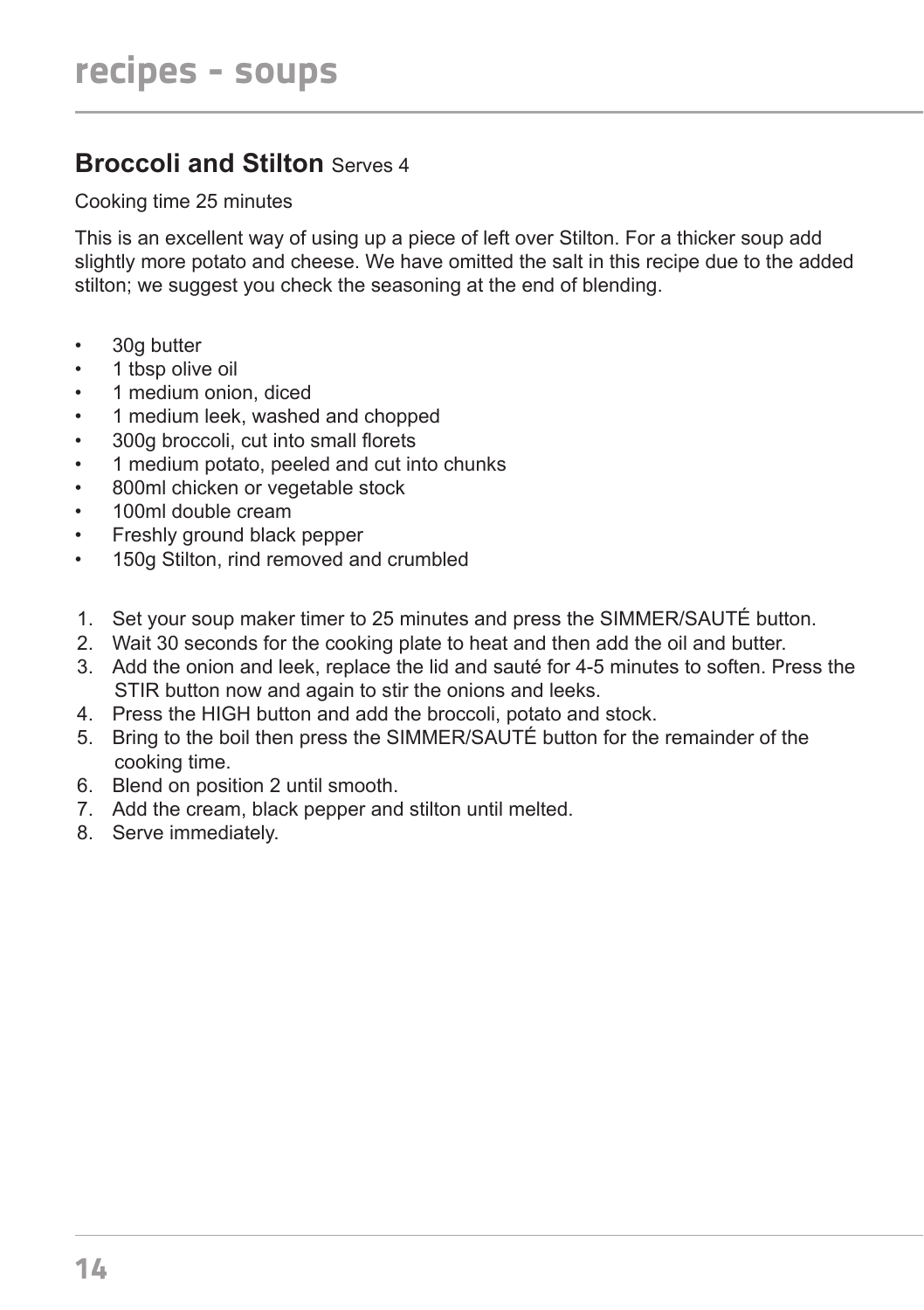## **Minestrone** Serves 4

Cooking time 30 minutes

This is a great soup recipe for using up left over vegetables from your fridge. For a vegetarian alternative leave out the bacon

- 1 tbsp olive oil
- 2 rashers of bacon cut into slices
- 1 medium red onion, roughly chopped
- 1 small leek, roughly sliced
- 1 small carrot, cut into dice
- $\frac{1}{2}$  stick of celery, sliced
- 1 small potato, peeled and diced
- $\frac{1}{2}$  tsp dried oregano
- 1 clove garlic, chopped
- 1 tin, chopped tomatoes
- 400g hot vegetable stock
- 200g cannellini beans, rinsed and drained
- 1 handful of dried pasta shapes, approx 50g.
- 1 handful of curly kale
- Salt and ground black pepper
- Parmesan cheese
- Fresh basil leaves
- 1. Set your soup maker timer to 30 minutes and press the SIMMER/SAUTÉ button.
- 2. Wait 30 seconds for the cooking plate to heat and then add the oil.
- 3. Add the bacon and sauté for approx 2 minutes. Add the onion, leek, carrot, celery, potato, oregano and garlic and sauté for approx 3 minutes until softened. Press the STIR button now and again to stir the ingredients.
- 4. Add the tomatoes and stock and press the HIGH button.
- 5. Bring the soup to boil and then press the LOW button.
- 6. Add the pasta shapes, cannellini beans and the kale and finish cooking on the LOW setting for the remainder of the time.
- 7. Blend the soup carefully so it remains chunky and serve sprinkled with the parmesan cheese and torn basil leaves.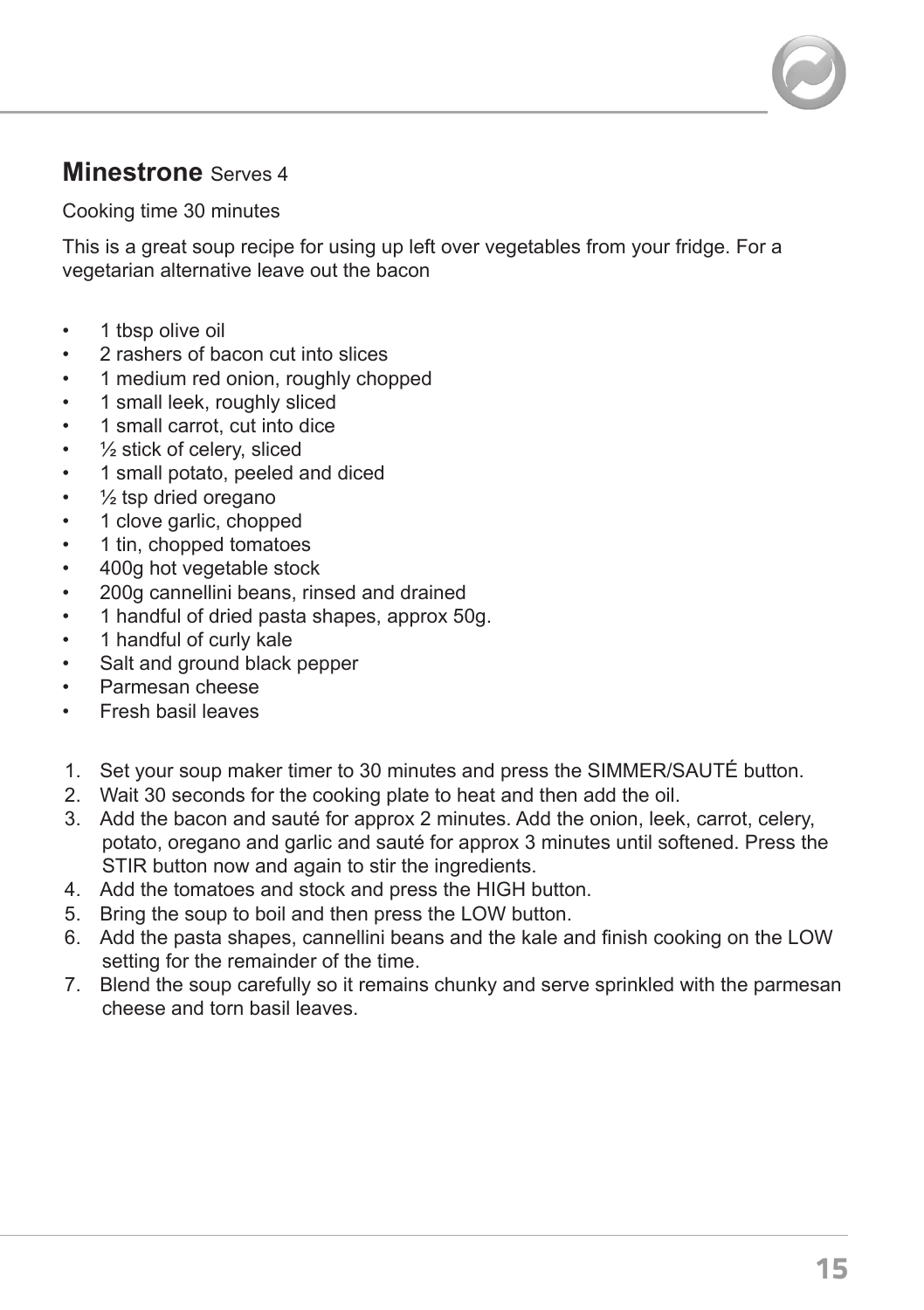# **Classic Carrot and Coriander** Serves 4

Cooking time 25 minutes

Simple and easy to prepare, this soup is an excellent starter or lunch dish. Try serving with some cheese and herb bread.

- 25g butter
- 1 tbsp olive oil
- 400g carrots, peeled and sliced
- 1 medium onion, diced
- $\cdot$  1  $\frac{1}{2}$  tsp ground coriander
- 800ml hot vegetable stock
- Salt and black pepper
- 1 handful of fresh coriander (optional)
- 1. Set your soup maker timer to 25 minutes and press the SIMMER/SAUTÉ button.
- 2. Wait 30 seconds for the cooking plate to heat and then add the oil then butter.
- 3. Add the onion and sauté for approx 2 minutes until softened. Press the STIR button now and again to stir the onions.
- 4. Add the carrots and ground coriander and cook for a further 3 minutes. Use the STIR button as required.
- 5. Pour in the hot stock and press the HIGH button.
- 6. Bring to the boil and then switch to the LOW setting for the remainder of the cooking time.
- 7. At the end of the cooking time, carefully remove the stopper/measure and place a handful of fresh coriander into the soup. **Beware of escaping steam!**
- 8. Replace the stopper/measure and blend on position 1 until smooth.
- 9. Adjust the seasoning and serve.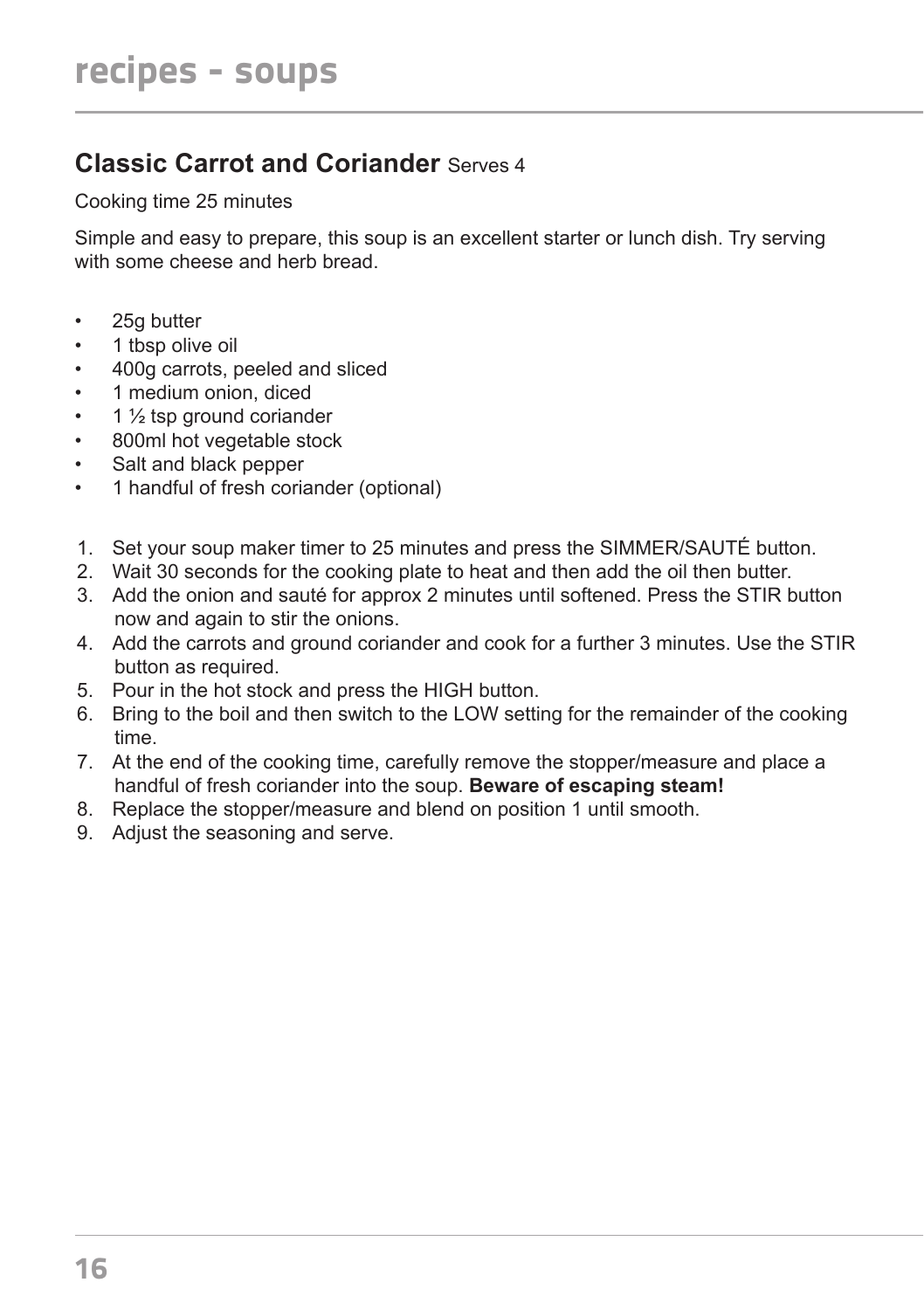## **Spicy Parsnip Soup Serves 4**

Cooking time 25 minutes

This recipe uses a medium strength curry powder for added spice. If you prefer something a little hotter swap this for a stronger variety.

- 1 tbsp vegetable oil
- 1 onion, roughly diced
- 1 large parsnip, diced
- 2 tsp medium curry powder
- 1 clove of garlic, chopped
- 1 medium potato, peeled and diced
- 50ml dry white wine
- 400ml hot vegetable stock
- Salt and pepper
- Handful of coriander
- 1. Set your soup maker timer to 25 minutes and press the SIMMER/SAUTÉ button.
- 2. Wait 30 seconds for the cooking plate to heat and then add the oil.
- 3. Add the onion, garlic and curry powder and sauté for approx 2-3 minutes until softened. Press the STIR button now and again to stir the ingredients.
- 4. Add the parsnips, potatoes and wine and press the HIGH button. Allow the soup to bubble for 2-3 minutes, stirring occasionally by pressing the STIR button.
- 5. Remove the stopper/measure from the lid and carefully pour in the hot stock. **Beware of escaping steam!** Replace the stopper/measure and bring to the boil.
- 6. After the soup has come to the boil, select the LOW setting for the remainder of the cooking time.
- 7. Blend on position 2 until smooth.
- 8. Adjust the seasoning and serve garnished with chopped coriander.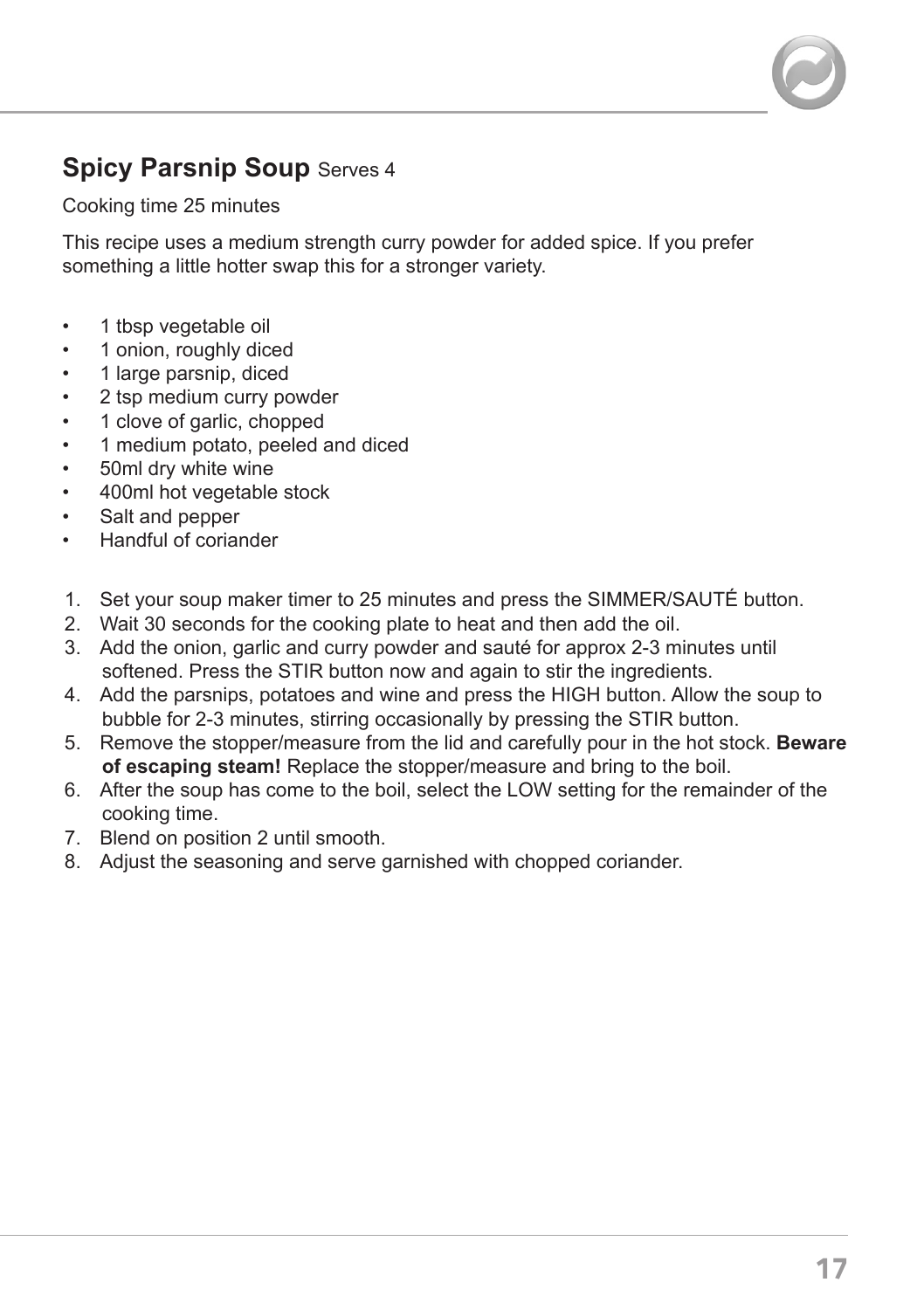## **Chicken Noodle Soup** Serves 4

Cooking time 20 minutes

- 1 tbsp vegetable oil
- 1 medium onion, diced
- 1 medium leek, thinly sliced
- 2 cloves of garlic, chopped
- 900ml hot chicken stock
- 1 x 200g tin sweetcorn, drained
- 1 nest of thin noodles or dried vermicelli, approx 60g
- 250g cooked chicken, shredded
- 1 small handful of chives, chopped
- Salt and pepper
- 1. Set your soup maker timer to 20 minutes and press the SIMMER/SAUTÉ button.
- 2. Wait 30 seconds for the cooking plate to heat and then add the oil.
- 3. Add the onion, leek and garlic and sauté for approx 4-5 minutes until softened. Press the STIR button now and again to stir the ingredients.
- 4. Add the stock, sweetcorn and noodles, press the HIGH button and bring to the boil. Stir once to break up the noodles slightly.
- 5. Select the SIMMER/SAUTÉ setting for the remainder of the cooking time.
- 6. Five minutes before the end of cooking, carefully remove the stopper/measure from the lid and carefully add the chicken and chives. **Beware of escaping steam!** Allow to heat through for the remainder of the cooking time.
- 7. Check and adjust the seasoning and serve.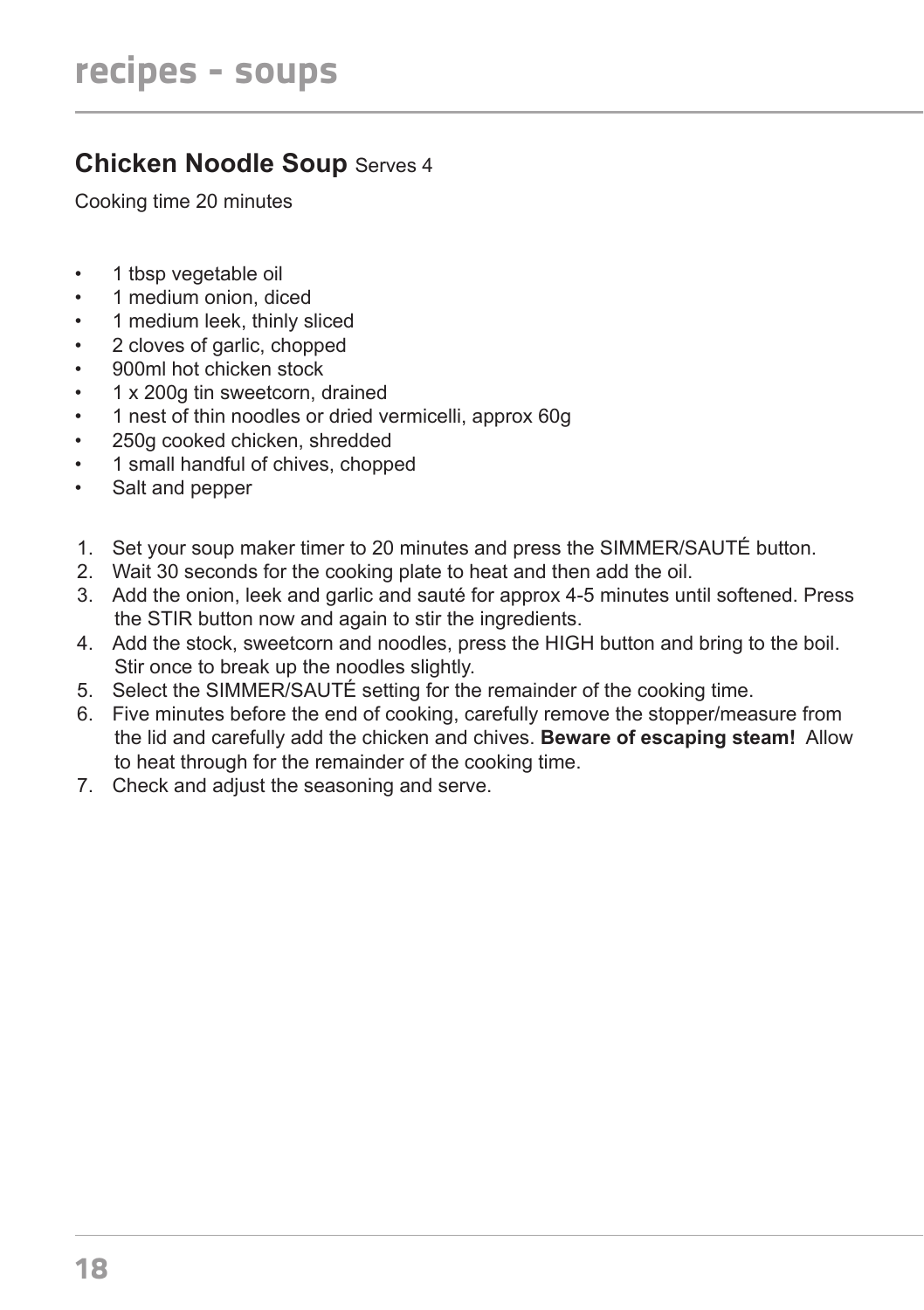## **Skinny Tomato soup Serves 4**

Cooking time 20 minutes

This recipe uses a low fat cooking spray for a healthier style soup. Alternatively you can replace the spray with a tbsp of cooking oil.

- 4-5 squirts of low fat cooking spray
- 1 onion, roughly chopped
- 2 tins of chopped tomatoes
- 1 tin of baked beans in tomato sauce
- 3-4 dashes of Tabasco sauce, depending on taste
- 1 tbsp Balsamic vinegar
- 1 tbsp Low calorie sweetener
- 300ml hot vegetable stock
- 1 large handful of fresh basil leaves
- Salt and pepper
- 1. Set your soup maker timer to 20 minutes and press the SIMMER/SAUTÉ button.
- 2. Wait 30 seconds for the cooking plate to heat and then add the cooking spray.
- 3. Add the onion and sauté for 2-3 minutes until softened. Press the STIR button now and again to stir the onions.
- 4. Add the tomatoes, beans, Tabasco, Balsamic, sweetener and stock and select the HIGH setting.
- 5. Bring to the boil, and then switch to the LOW setting for the remainder of the cooking time. Stir occasionally.
- 6. Blend on position 2 until smooth. Remove the stopper/measure from the lid and carefully add a large handful of basil. **Beware of escaping steam!** Replace the stopper/measure and blend again for 10 seconds on position 1.
- 7. Check and adjust the seasoning and serve.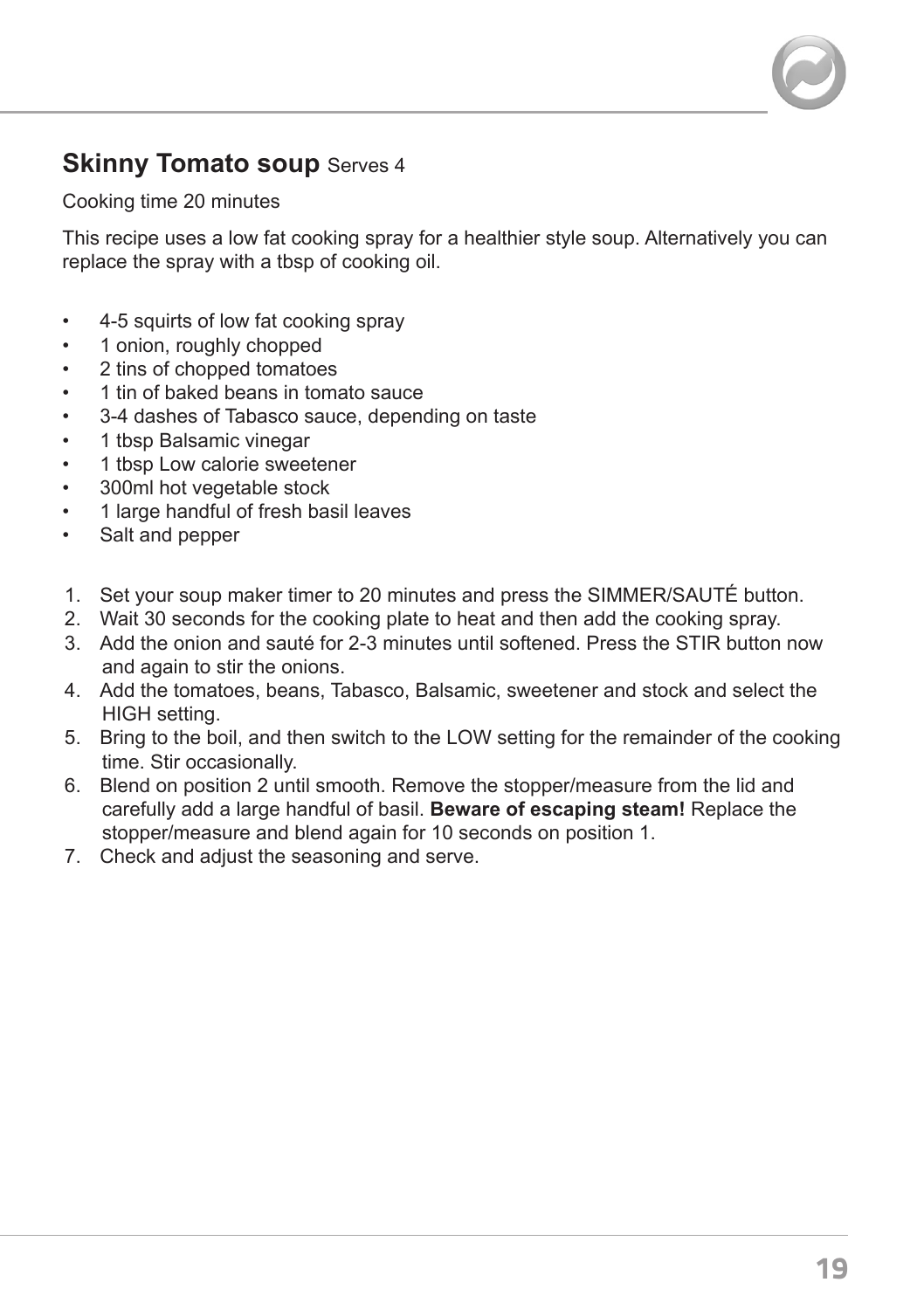# **Cream of Mushroom Soup Serves 4**

Cooking time 25 minutes

- 1 tbsp vegetable oil
- 1 onion, roughly diced
- 2 small cloves of garlic, chopped
- 400g chestnut mushrooms, sliced
- 2 medium potatoes, peeled and diced
- 700ml hot vegetable stock
- Salt and pepper
- 100ml double cream
- Chopped parsley
- 1. Set your soup maker timer to 25 minutes and press the SIMMER/SAUTÉ button.
- 2. Wait 30 seconds for the cooking plate to heat and then add the oil.
- 3. Add the onion and garlic and sauté for 2-3 minutes until softened. Press the STIR button now and again to stir the onions and garlic.
- 4. Add the mushrooms, potatoes and stock and select the HIGH setting.
- 5. Bring to the boil, and then switch to the LOW setting for the remainder of the cooking time. Stir occasionally.
- 6. Blend on position 2 until smooth.
- 7. Remove the stopper/measure from the lid and carefully add the cream. **Beware of escaping steam!** Replace the stopper/measure and press the STIR button to combine.
- 8. Adjust the seasoning and serve garnished with the parsley.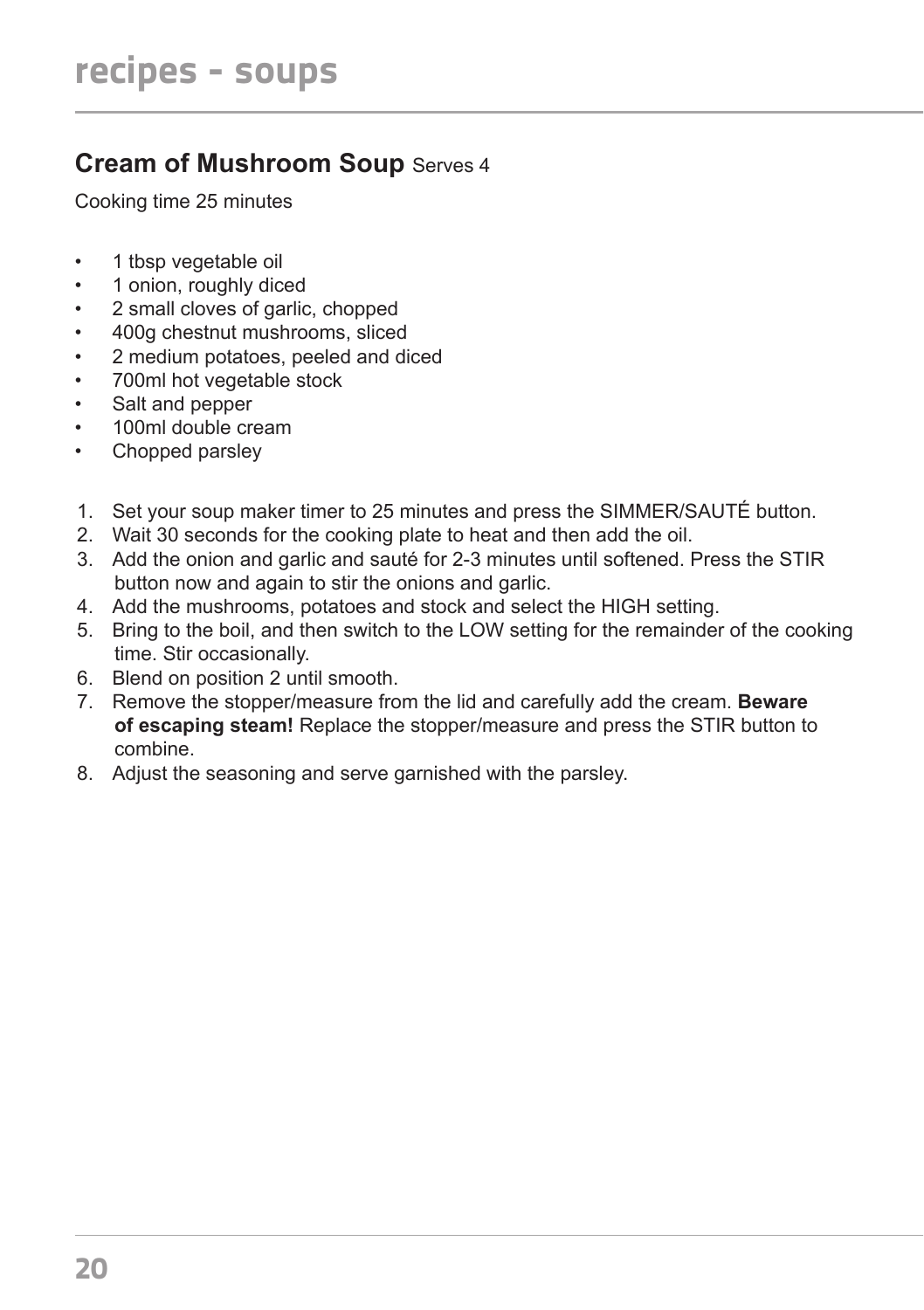# **Lentil Dahl Soup** Serves 4

Cooking time 30 minutes

Serve this Indian style soup with some warm grilled naan bread, spread with some garlic butter.

- 1 tbsp vegetable oil
- 1 medium onion, roughly diced
- 1 medium carrot, diced
- 1 large clove of garlic, chopped
- 1 tsp ground cumin
- 1 tsp turmeric
- 1 tsp ground coriander
- $\cdot$   $\frac{1}{2}$  tsp chilli powder
- 1 tin of chopped tomatoes
- 150g dried split red lentils, rinsed and drained
- 500ml hot vegetable stock
- 1. Set your soup maker timer to 30 minutes and press the SIMMER/SAUTÉ button.
- 2. Wait 30 seconds for the cooking plate to heat and then add the oil.
- 3. Add the onion and carrot and cook for 3-4 minutes until softened. Press the STIR button now and again to stir the ingredients.
- 4. Remove the stopper/measure from the lid, add the spices and garlic to the measure and pour them into the soup maker. Replace the stopper/measure and briefly press the STIR button to combine the ingredients.
- 5. Cook for a further 2 minutes.
- 6. Add the tomatoes, hot stock and lentils and select the HIGH setting.
- 7. Once the soup has reached boiling point, switch to the LOW setting for the remainder of the cooking time.
- 8. Press the STIR button occasionally during cooking to stir the ingredients.
- 9. Blend for 20 seconds on position 1.

 **Caution – Once the soup has finished cooking it may still bubble due to the texture of the cooked lentils. Please allow a few minutes before removing the lid**.

10. Adjust the seasoning and garnish with some chopped coriander if desired.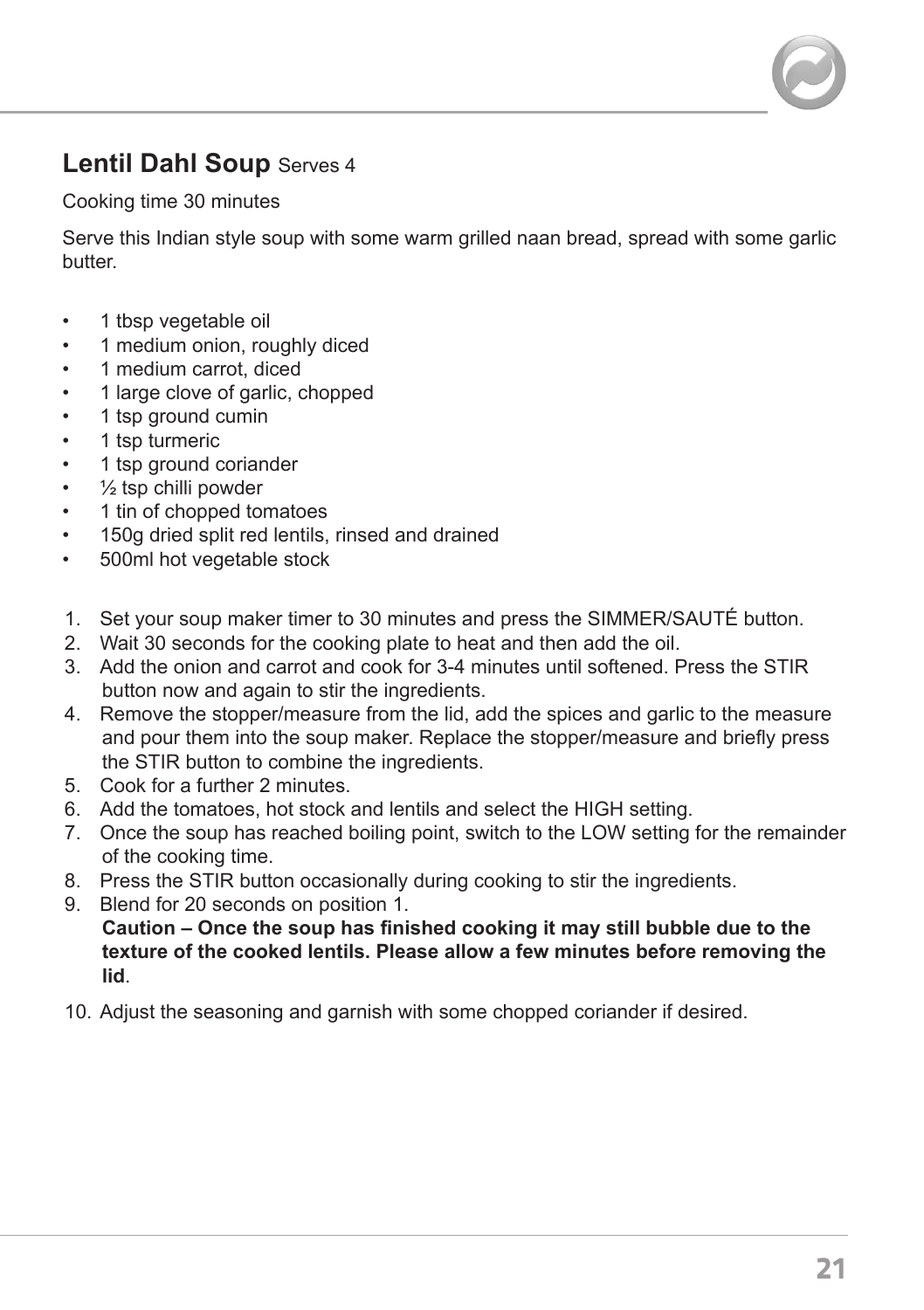

# **French Dressing**

- 1 clove of garlic
- 6 tbsp olive oil
- 2 tsp Dijon mustard
- 2 tbsp white wine vinegar
- $\frac{1}{2}$  tsp castor sugar
- Salt and pepper
- 1. Place all the ingredients into your soup maker and blend for 20 seconds on position 3 until smooth.
- 2. Store in a screw top jar in the refrigerator. Shake well before serving.

# **Basil Pesto**

- 50g toasted pine nuts
- 1 x 31g pack of basil leaves only
- 50g grated Parmesan
- 150ml Olive Oil
- 2 garlic cloves, chopped
- Pinch of salt
- Black pepper to taste
- 1. Place all the ingredients into your soup maker and pulse until combined. Blend on position 3 until the required consistency is obtained.

# **Balsamic Dressing**

- 4 tbsp Balsamic vinegar
- 1 clove of garlic, cut into quarters
- 2 tsp Dijon mustard
- 100ml extra virgin olive oil
- 1 tbsp honey
- Sea salt and freshly ground black pepper
- 1. Place all the ingredients into your soup maker and blend for 20 seconds on position 3 until smooth.
- 2. Store in a screw top jar in the refrigerator. Shake well before serving.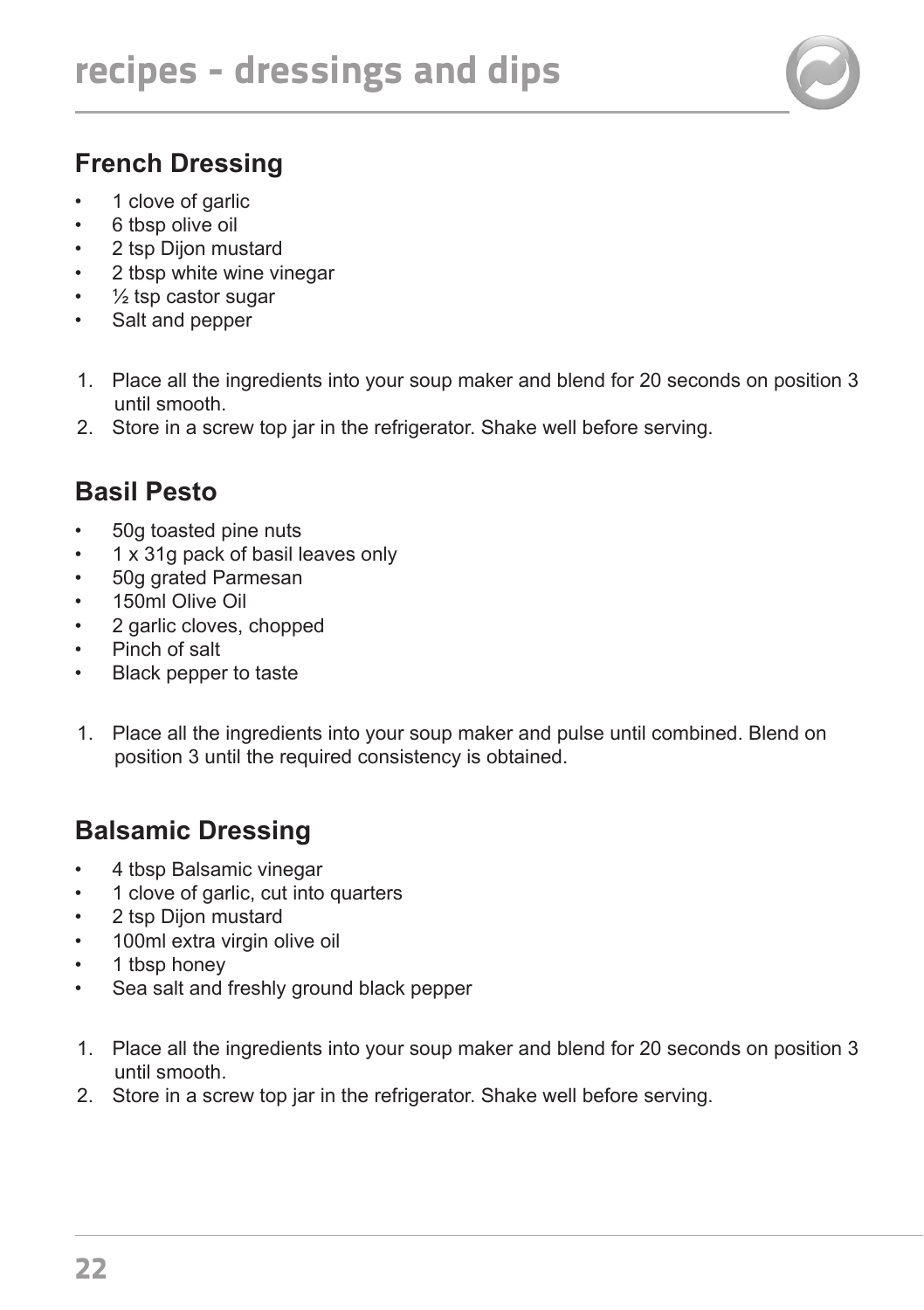# **Tikka Masala Sauce**

Cooking time 15 minutes

This recipe makes enough sauce to coat 4 diced cooked chicken breasts. Brown your chicken in frying pan whilst the sauce is cooking, for a simple but tasty evening meal.

- 1 tbsp vegetable oil
- 1 large onion, diced
- 2 cloves of garlic, chopped
- 1 thumb sized piece of fresh ginger, peeled and chopped
- 2 tsp garam masala
- 1 tsp turmeric
- 1 tsp chilli powder (add more if you like it hotter)
- 1 tbsp tomato puree
- 1 can chopped tomatoes
- 200ml hot vegetable stock
- Salt and pepper
- 1. Set your soup maker timer to 15 minutes and press the SIMMER/SAUTÉ button.
- 2. Wait 30 seconds for the base plate to heat and then add the oil.
- 3. Add the onion, garlic and ginger and cook for 2-3 minutes until softened. Press the STIR button now and again to stir the ingredients.
- 4. Remove the stopper/measure from the lid and add the spices into your soup maker and replace the stopper/measure. Stir to combine and cook a further minute, stirring regularly.
- 5. Add the puree, tomatoes and stock and select the HIGH setting until bubbling. Reduce the setting to LOW for the remainder of the cooking time.
- 6. Blend on position 2 until smooth.
- 7. Adjust the seasoning.

Use the sauce with cooked diced chicken for a tasty curry adding a little cream or yoghurt if desired. Delicious served with Pilau rice.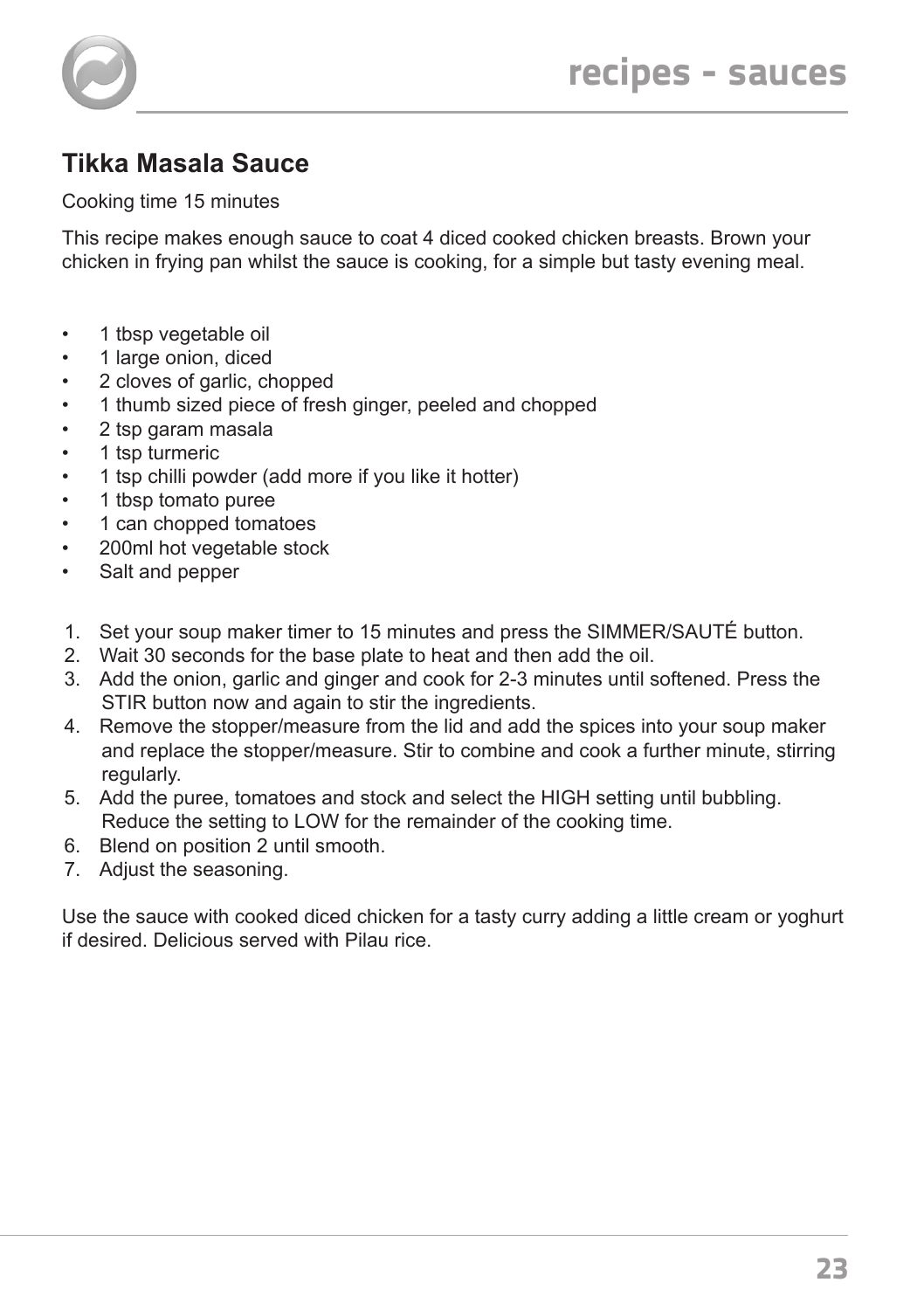

# **Quick Tomato Sauce for Pasta** Serves 4

Cooking time 10 minutes

Great stirred into freshly cooked pasta for a quick supper, serve with rustic bread and a rocket and parmesan salad.

- 1 tbsp olive oil
- 1 medium onion, finely chopped
- 2 cloves of garlic, chopped
- 1 tsp dried mixed herbs
- 1 tin of chopped tomatoes
- 250ml of passata
- 200ml hot vegetable stock
- 1 tbsp balsamic vinegar (optional)
- 1 tsp castor sugar
- 1 large handful of basil leaves
- Salt and pepper
- 1. Set your soup maker timer to 10 minutes and press the SIMMER/SAUTÉ button.
- 2. Wait 30 seconds for the base plate to heat and then add the oil.
- 3. Add the onion, garlic and herbs and sauté for 2-3 minutes until softened. Press the STIR button now and again to stir the ingredients.
- 4. Add the tomatoes, passata, stock, vinegar and sugar and select the HIGH setting until bubbling, stir frequently.
- 5. Reduce the heat to SIMMER/SAUTÉ for the remainder of the cooking time.
- 6. Add the basil and blend on position 2 until smooth.

## **Basic Pancake Batter** Makes 8 pancakes

- 1 medium egg and one yolk
- 280ml milk
- 110g plain flour (4 heaped dessertspoons)
- Pinch of salt
- 1 tbsp melted butter

Add all the ingredients to your soup maker jug and blend on position 1 for 10 seconds. Increase the speed setting to 3 for a further 10 seconds until smooth. The batter mix should resemble thin cream.

Cook the pancakes as you normally would. Turn onto a warmed plate and serve with your favourite choice of topping.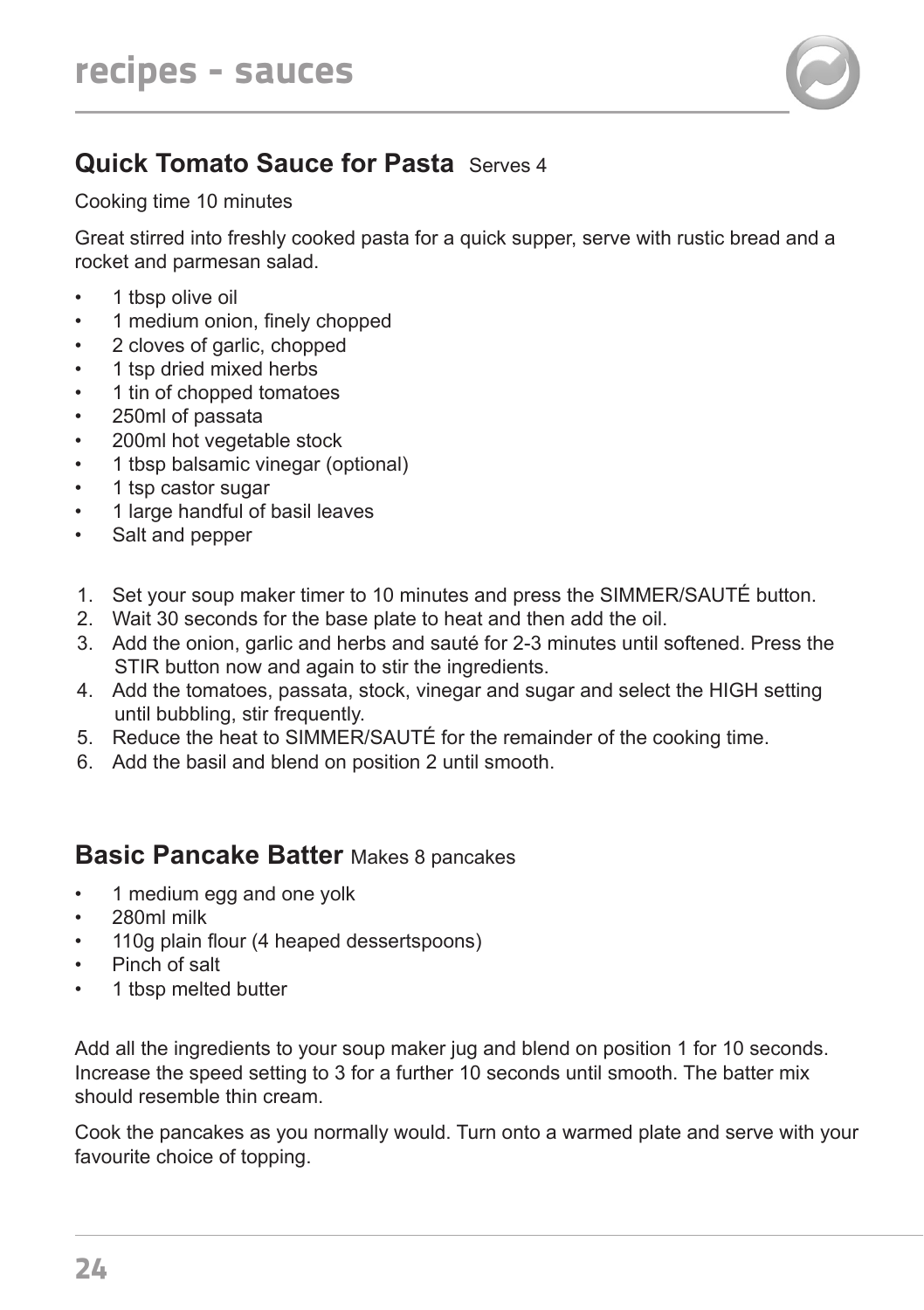

# **Easy Apple Tart** Serves 6

#### *Pastry base*

- 125g plain flour, sifted
- 75g chilled butter, cut into cubes
- 25g castor sugar
- 2 medium egg yolks

#### *For the filling*

- 4 dessert apples
- 50g castor sugar
- 2 tbsp apricot jam
- 1 tbsp honey
- 1. Pre heat the oven to 180°C/350°F, gas mark 4.
- 2. Place the flour, butter and sugar into your soup maker and pulse until the mixture resembles fine bread crumbs.
- 3. Add the egg yolks and pulse again until the pastry forms a ball. Remove the pastry, wrap in cling film and chill in a refrigerator for 1 hour.
- 4. Roll out the pastry and line a 23cm loose bottomed flan tin.
- 5. Cover the pastry with a circle of baking paper. Add some baking beans (if you don't have any, dried beans or uncooked rice will work just as well).
- 6. Bake in the preheated oven for 15 minutes until lightly golden.
- 7. Wash, core and thinly slice the apples. Place them into a bowl of water with a little lemon juice to stop them from discolouring.
- 8. Drain the apples and pat dry. Arrange them on top of the pastry case slightly overlapping them as you go.
- 9. Sprinkle with the sugar and bake for 20-25 minutes until golden and the apples are cooked.
- 10. Once cooked, remove the tart from the oven, warm the apricot jam with the honey and brush generously over the apples.
- 11. Allow to cool and serve with thick cream, ice cream or some warm custard sauce.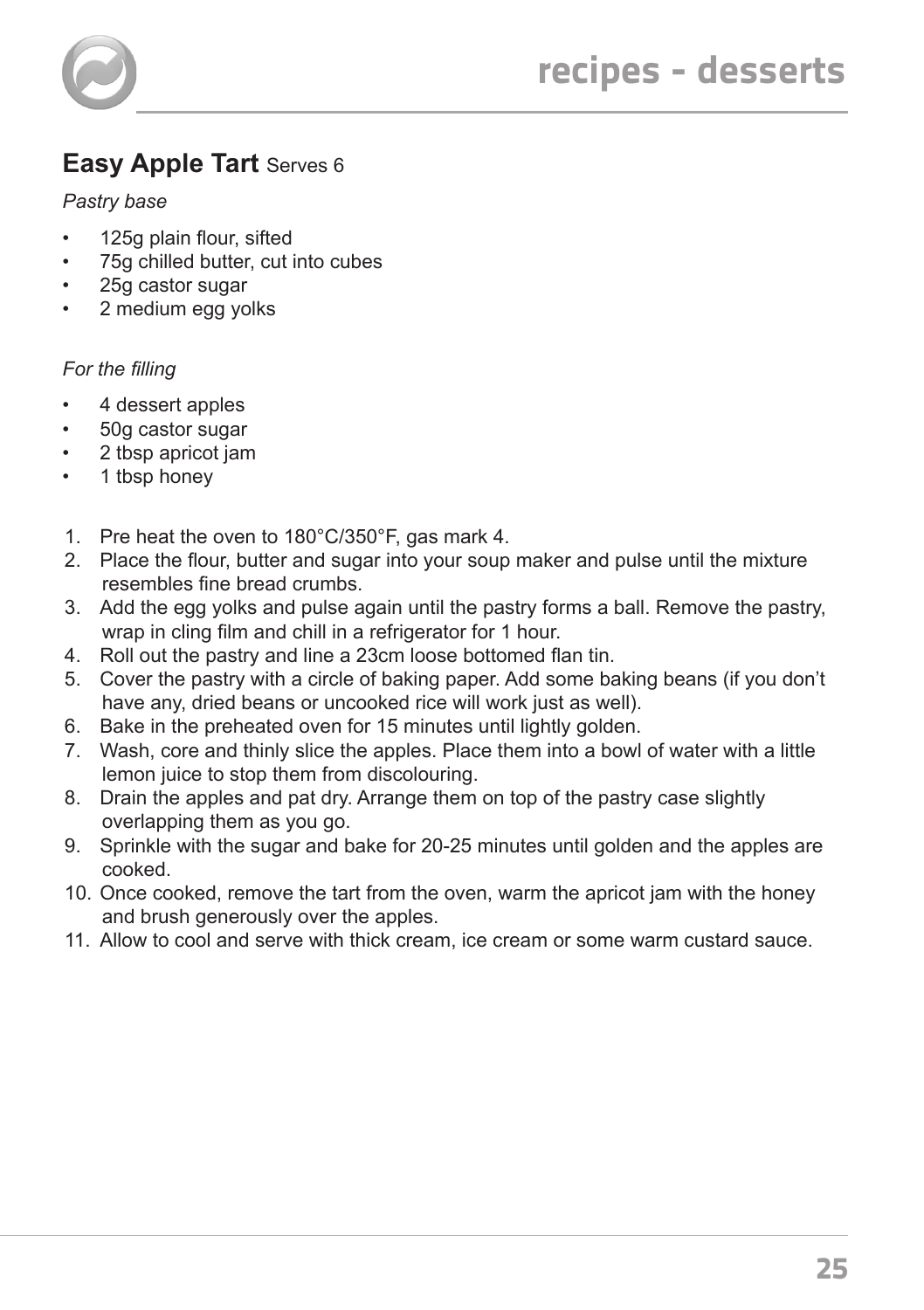## **Strawberry Milkshake** Serves 2

- 400ml chilled semi skimmed milk
- 250g strawberries, washed and hulled
- 3 large scoops vanilla ice cream

Add all the ingredients to your soup maker jug and blend on position 3 until smooth and creamy. Serve immediately in large glasses garnished with a whole strawberry.

# **Super Breakfast Smoothie** Serves 2

- 250g frozen berries or smoothie mix
- 200g low fat fruit yoghurt of your choice
- 150ml semi skimmed milk
- 1 tbsp porridge oats
- 1 tbsp runny honey

Place all the ingredients into your soup maker jug and pulse twice to initially combine the ingredients. Blend on position 3 or 4 for 20 seconds until thick and creamy. Serve immediately.

## **Mango and Banana Smoothie** Serves 2

- 1 medium mango, stoned and flesh cut into cubes
- Zest of 1/2 lime
- 1 banana
- 6 ice cubes
- 500ml tropical juice

Place all the ingredients into your soup maker jug and pulse twice to initially combine the ingredients. Blend on position 3 or 4 for 20 seconds until thick and creamy. Serve immediately.

## **Fruity Fantasy Serves 2**

- 180ml fresh orange juice
- 90ml pineapple juice
- 100g strawberries
- 1 slice honeydew melon
- 1 slice water melon
- 8 small ice cubes

Place all the ingredients into your soup maker jug and blend together on a low speed setting. Divide the cocktail into two glasses and serve immediately.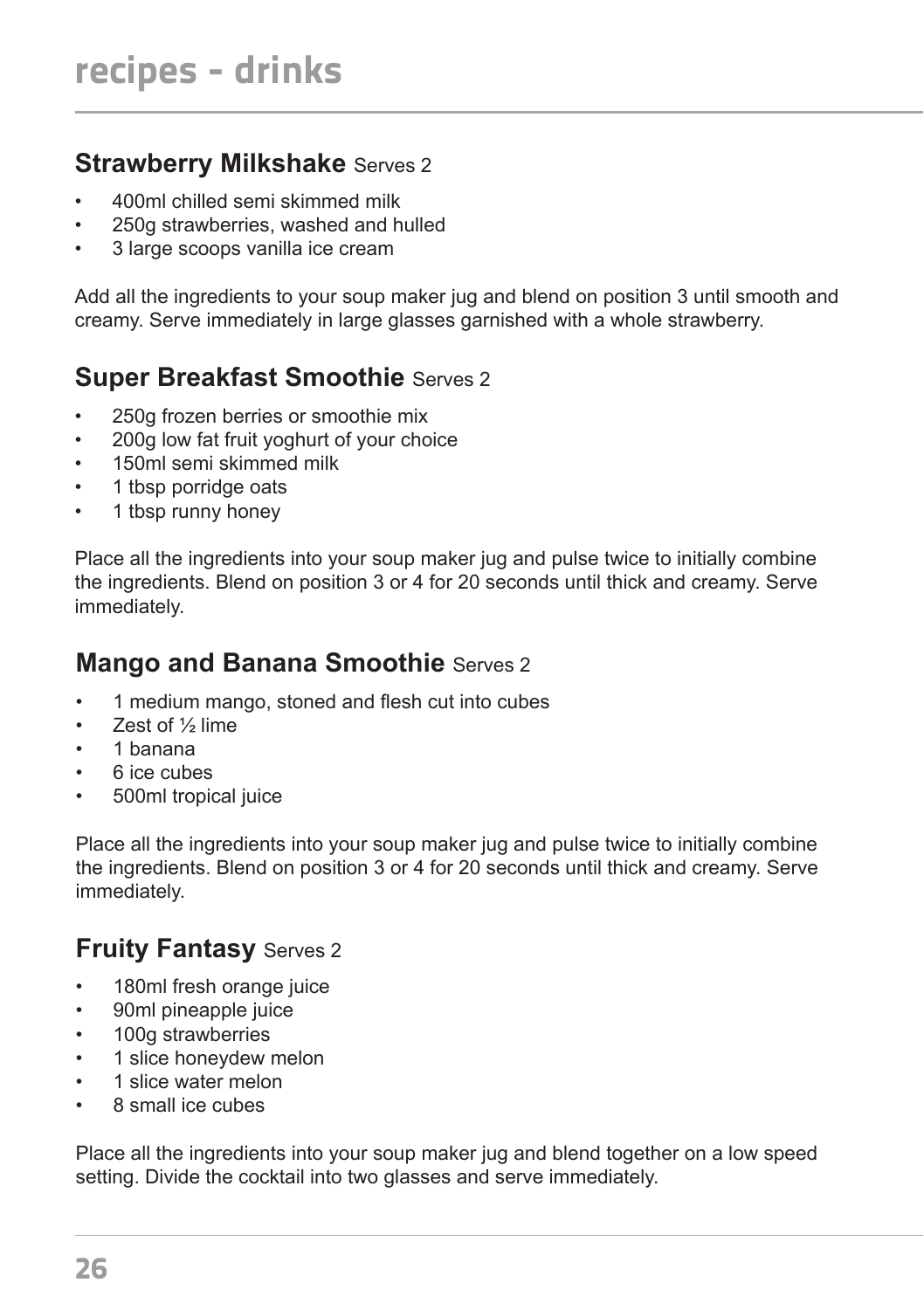## **Dreamy Hot Chocolate** Serves 3-4

- 800ml full fat milk
- 250g milk chocolate, broken into small pieces
- 5 tsp cocoa powder, sieved
- 1. Place all the ingredients into your soup maker. Set the timer to 5 minutes and press the LOW button.
- 2. Slowly bring to a simmer, pressing the STIR button occasionally.
- 3. Switch to the SIMMER/SAUTÉ setting.
- 4. Blend to combine
- 5. Serve the chocolate in tall mugs with whipped cream and grated chocolate or marshmallows.

## **Blended Moiitos Cocktail Serves 2**

- 8 large fresh mint leaves.
- 2 tbsp granulated sugar or vanilla sugar (vanilla sugar can be made by submerging vanilla pods in castor or granulated sugar for a period of time)
- 3 limes, juice extracted.
- 2 measures of white rum
- Ice cubes
- Chilled soda water
- Lime wedges and mint sprigs for garnishing
- 1. Place the mint leaves, sugar, rum and lime juice into a bowl.
- 2. Using the bottom of a rolling pin, crush the ingredients together to infuse the flavours and set aside for at least 2 hours at room temperature (this really does make a difference to the flavours when they are allowed to develop together like this).
- 3. Add approx 10 cubes of ice to your soup maker jug then strain the infused rum and mint mixture using a sieve over the ice cubes. Add 300ml of soda water and blend together until thoroughly mixed.
- 4. Select two tall slender glasses, divide the drink between them topping up with extra soda if required. Garnish with lime wedges and mint sprigs.

Why not try adding a measure of passion fruit liqueur along with a measure of rum and some fresh passion fruit seeds for a Mojito with a twist!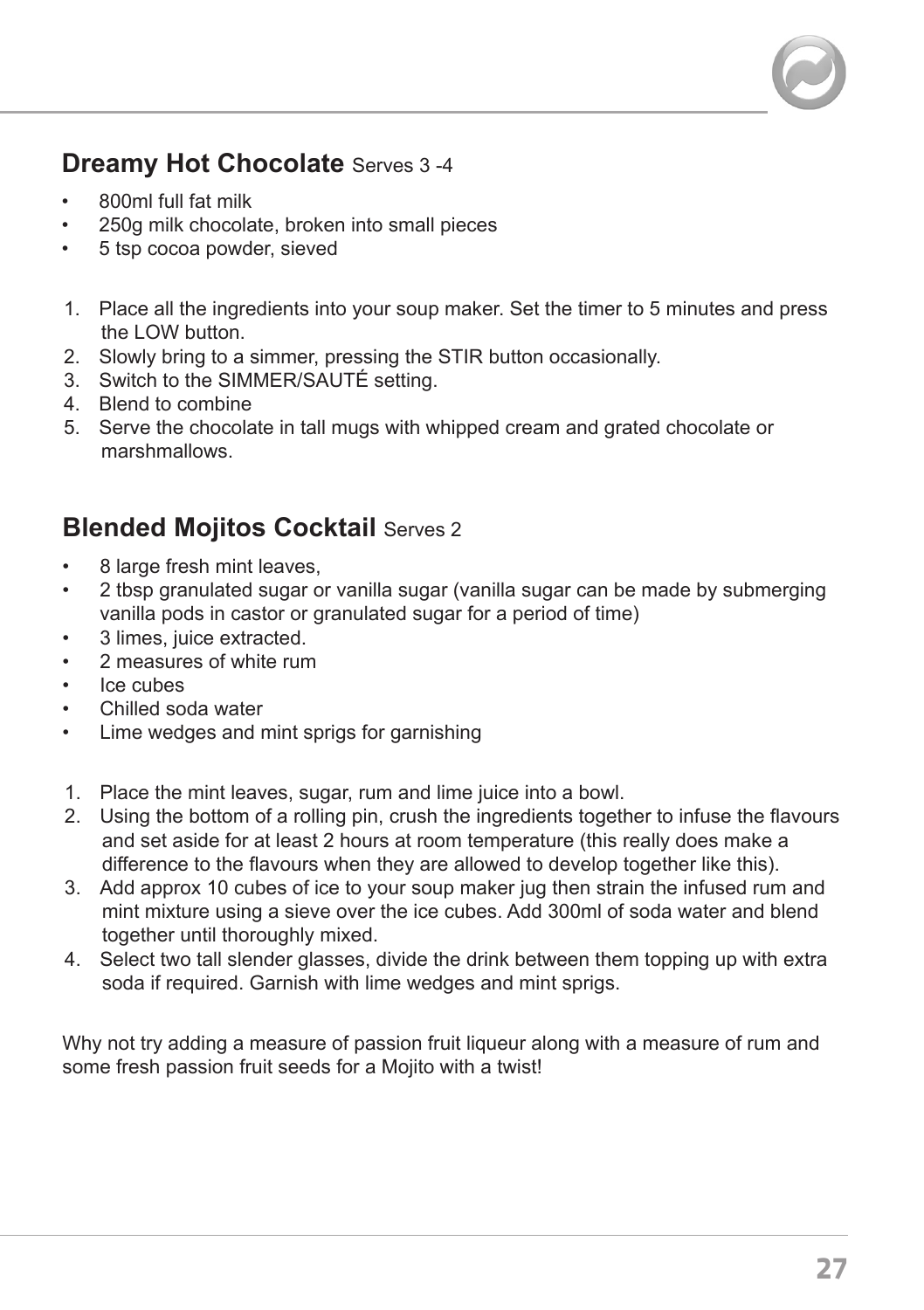

 **Make sure the unit is switched off and unplugged from the mains supply socket before cleaning. Allow the appliance to fully cool down before cleaning or storing. The blending blades are very sharp, take extreme caution when washing them. Do not immerse the motor base, mains lead or plug in water or any other liquid.**

# **Cleaning**

- Disassemble the jug, collar, heating plate/blade assembly, seal, lid and stopper/ measure.
- Wash the jug, collar, heating plate/blade assembly, seal, lid and stopper/measure in warm, soapy water. Rinse and dry thoroughly. If necessary, use a washing up brush to get rid of any stubborn food deposits which may have stuck to the blades.
- The jug and collar can be washed in a dishwasher. Do not wash the heating plate/ blade assembly or seal in the dishwasher as they may be damaged
- Using a damp cloth or sponge, wipe down the motor base and dry thoroughly. Make sure you only use a mild detergent solution.

# **Quick cleaning method**

- 1. Prepare your soup maker as if for blending.
- 2. Half fill the jug with warm water and a small amount of detergent.
- 3. Set the blending control to the **1** or **2** position for 10-20 seconds.
- 4. Remove the jug and rinse it under running water.

# **Storing**

Store in a safe, dry place, out of the reach of children.

If you are storing your soup maker for an extended time, we recommend that you loosen the glass jug from the collar. Failure to do so may make subsequent disassembly difficult.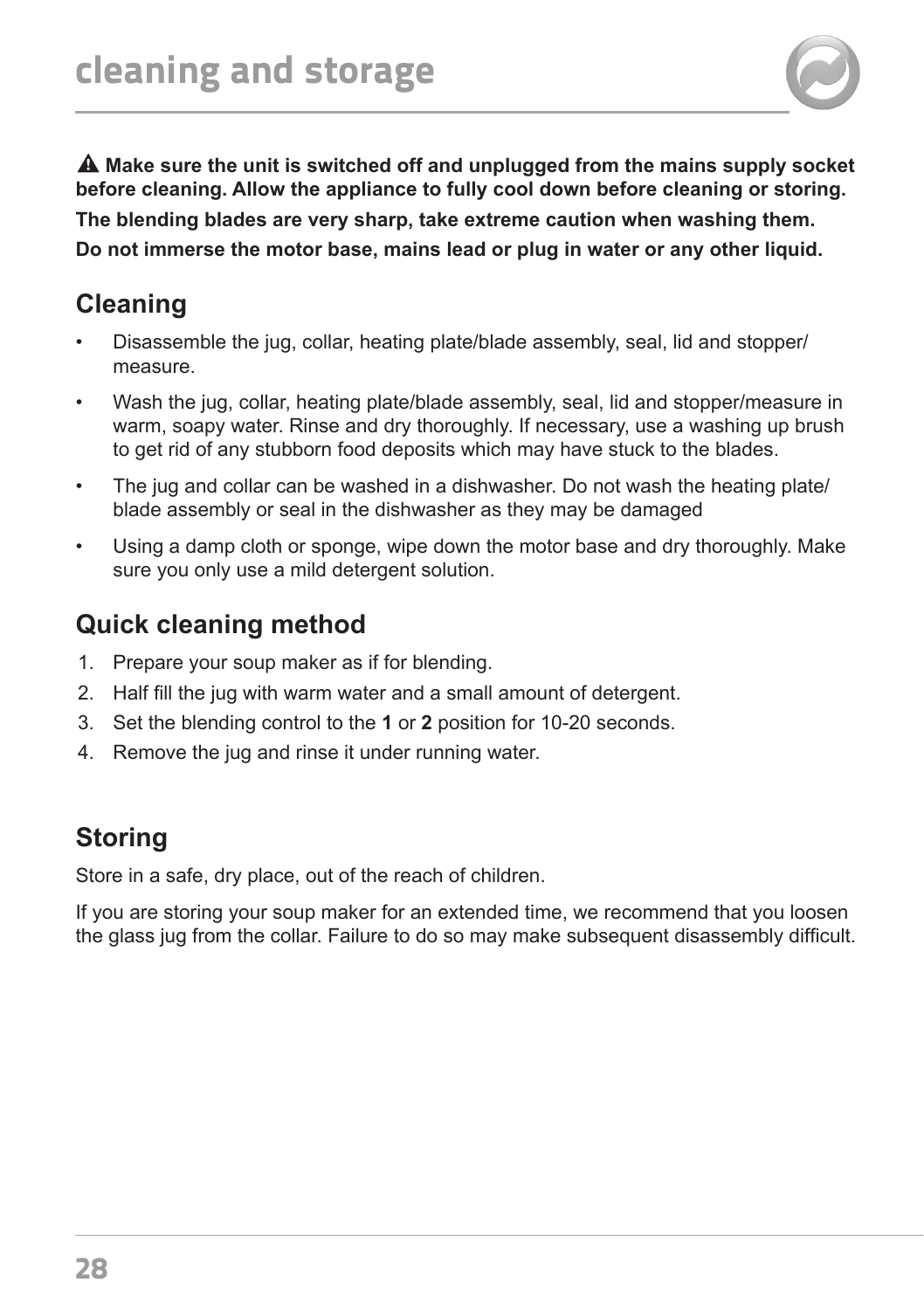

## **A** This appliance must be earthed.

This appliance is fitted with either a moulded or rewirable BS1363, 13 amp plug. The fuse should be rated at 13 amps and be ASTA approved to BS1362.

If the fuse in a moulded plug needs to be changed, the fuse cover must be refitted. The appliance must not be used without the fuse cover fitted.

If the plug is unsuitable, it should be dismantled and removed from the supply cord and an appropriate plug fitted as detailed below. If you remove the plug it must not be connected to a 13 amp socket and the plug must be disposed of immediately.

The wires of the mains lead are coloured in accordance with the following code:

 $GRFEN/YFI I OW = FARTH$  BLUE = NEUTRAL BROWN = LIVE

The wire which is coloured GREEN/YELLOW must be connected to the terminal in your plug which is marked with an E or by the earth symbol  $(\frac{1}{2})$  or coloured GREEN or GREEN /YELLOW.

The wire which is coloured BLUE must be connected to the terminal in your plug which is marked with the letter N or coloured BLACK.

The wire which is coloured BROWN must be connected to the terminal in your plug which is marked with the letter L or coloured RED.

If any other plug is used, a 13 amp fuse must be fitted either in the plug or adaptor or at the distributor board.

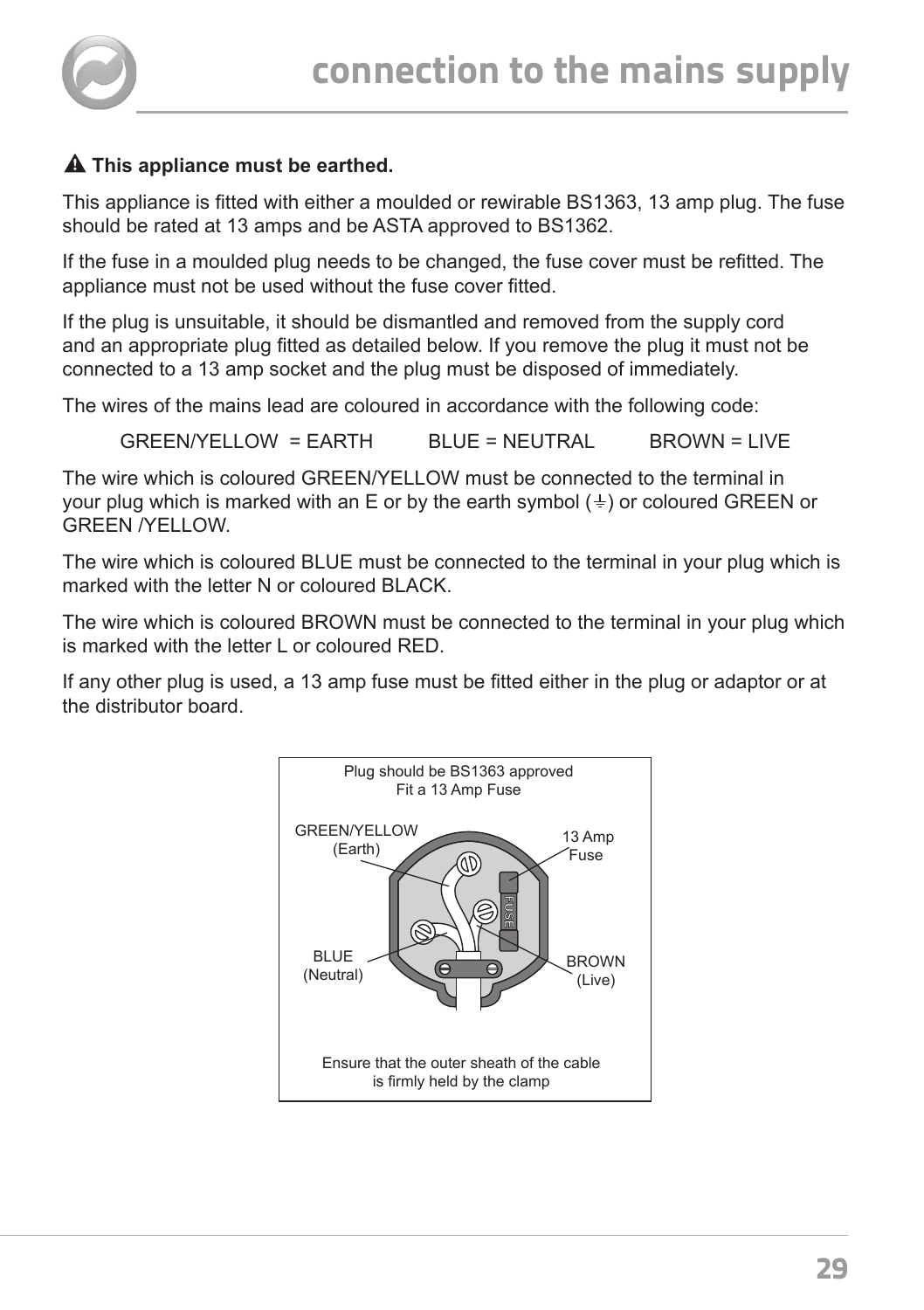These appliances are built to the very highest of standards. There are no user serviceable parts. Follow these steps if the unit fails to operate:

- 1. Check the instructions have been followed correctly.
- 2. Check that the fuse has not blown.
- 3. Check that the mains supply is functional.

If the appliance will still not operate, return the appliance to the place it was purchased for a replacement. To return the appliance to the Customer Service Department, follow the steps below:

- 1. Pack it carefully (preferably in the original carton). Ensure the unit is clean.
- 2. Enclose your name and address and quote the model number on all correspondence.
- 3. Give the reason why you are returning it.
- 4. If within the guarantee period, state when and where it was purchased and include proof of purchase (e.g. till receipt).
- 5. Send it to our Customer Service Department at the address below:

#### **Customer Service Department**

#### **Jarden Consumer Solutions (Europe) Limited**

#### **Middleton Road**

**Royton**

**Oldham**

#### **OL2 5LN, UK.**

#### **Telephone: 0161 621 6900 Fax: 0161 626 0391**

**e-mail: info@pulse-uk.co.uk**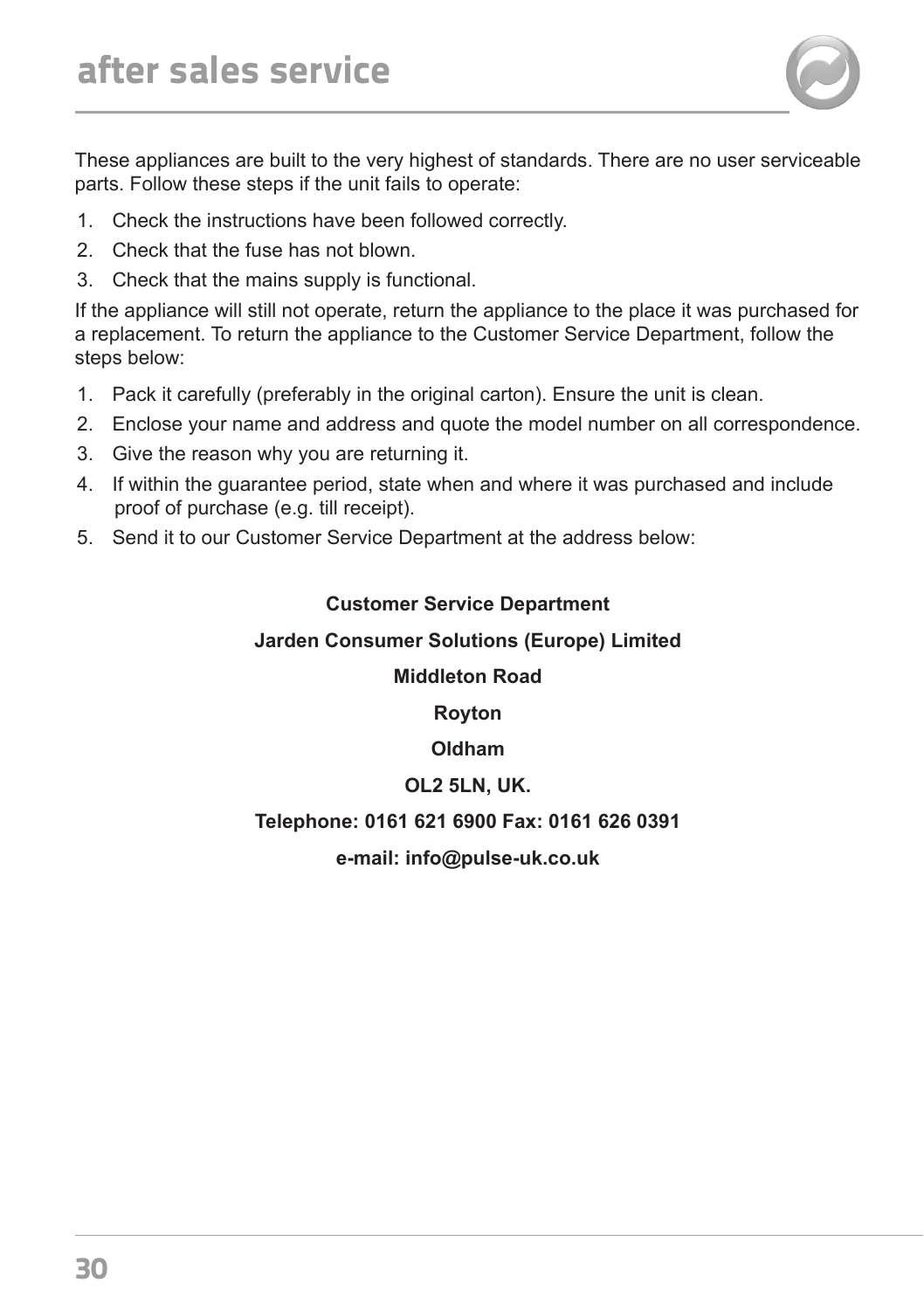

Please keep your receipt as this will be required for any claims under this guarantee.

This appliance is guaranteed for 1 year after your purchase as described in this document.

During this guaranteed period, if in the unlikely event the appliance no longer functions due to a design or manufacturing fault, please take it back to the place of purchase, with your till receipt and a copy of this guarantee.

The rights and benefits under this guarantee are additional to your statutory rights, which are not affected by this guarantee. Only Jarden Consumer Solutions (Europe) Limited ("JCS (Europe)") has the right to change these terms.

JCS (Europe) undertakes within the guarantee period to repair or replace the appliance, or any part of appliance found to be not working properly free of charge provided that:

- you promptly notify the place of purchase or JCS (Europe) of the problem; and
- the appliance has not been altered in any way or subjected to damage, misuse, abuse, repair or alteration by a person other than a person authorised by JCS (Europe).

Faults that occur through, improper use, damage, abuse, use with incorrect voltage, acts of nature, events beyond the control of JCS (Europe), repair or alteration by a person other than a person authorised by JCS (Europe) or failure to follow instructions for use are not covered by this guarantee. Additionally, normal wear and tear, including, but not limited to, minor discolouration and scratches are not covered by this guarantee.

The rights under this guarantee shall only apply to the original purchaser and shall not extend to commercial or communal use.

If your appliance includes a country-specific guarantee or warranty insert please refer to the terms and conditions of such guarantee or warranty in place of this guarantee or contact your local authorized dealer for more information.

Waste electrical products should not be disposed of with household waste. Please recycle where facilities exist. E-mail us at info@pulse-uk.co.uk for further recycling and WEEE information.

Jarden Consumer Solutions (Europe) Limited

Middleton Road Royton Oldham OL2 5LN UK